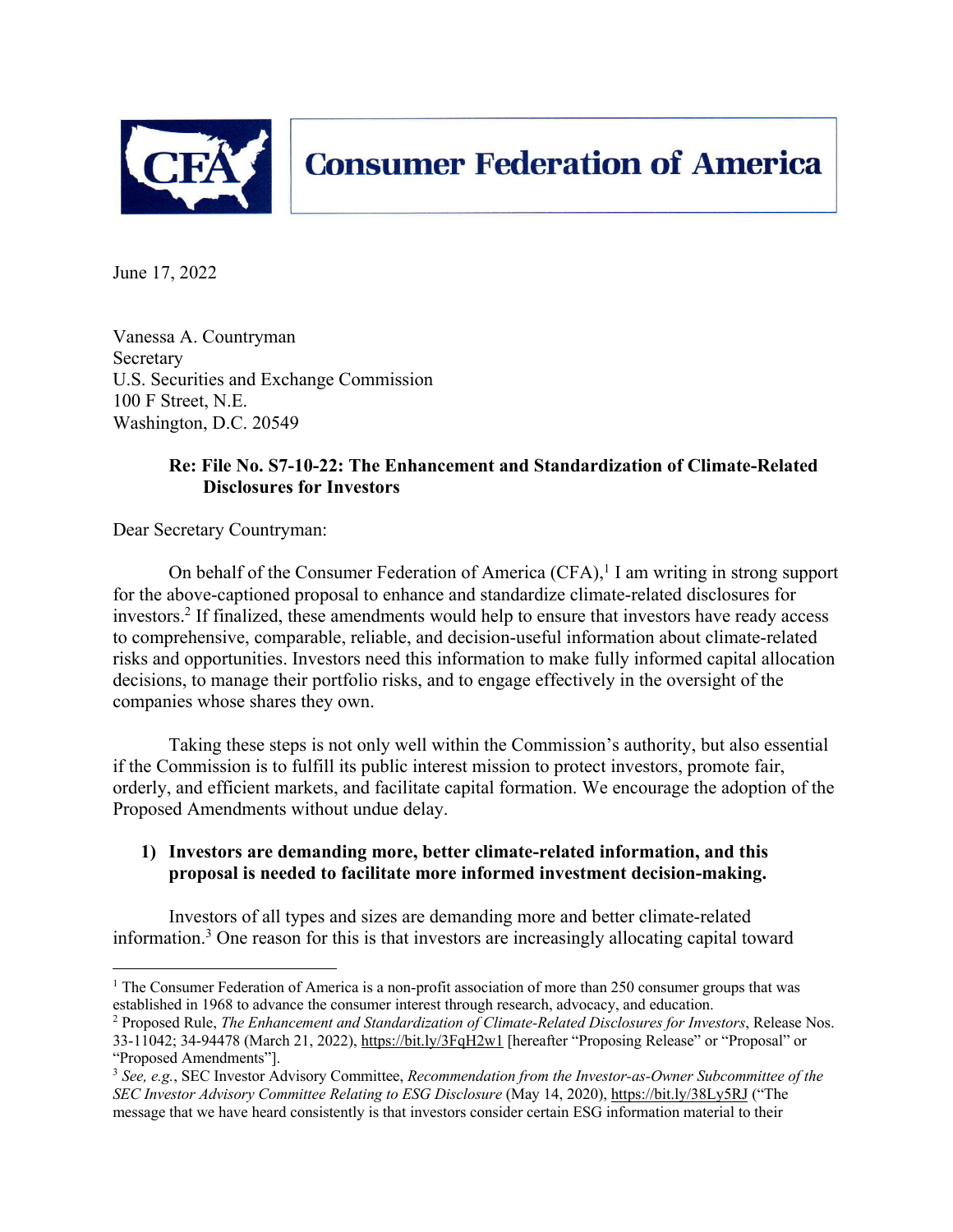investments that actively consider climate risks as financial risks, for example through sustainable or Environmental, Social, and Governance (ESG) oriented investment funds.<sup>4</sup> For instance, in the first quarter of 2021 alone, Morningstar wrote that "the U.S. sustainable fund landscape saw nearly \$21.5 billion in net inflows."5 Similarly, in December 2021, Reuters reported that "[a] record \$649 billion poured into ESG-focused funds worldwide through Nov. 30, up from the \$542 billion and \$285 billion that flowed into these funds in 2020 and 2019, respectively," accounting for "10% of worldwide fund assets."6 Inflows to sustainable funds appear to have slowed moderately since that peak, but demand remains strong.<sup>7</sup> According to BlackRock, as of January of this year, sustainable investment levels had reached \$4 trillion.<sup>8</sup> The investment decisions driving this capital allocation should be undergirded by accurate, reliable, and comprehensive climate-related information.

#### **a) Investors need better disclosures as climate change-related risks grow.**

In the time since Acting Chair Allison Herren Lee's 2021 request for input (RFI) on climate-related disclosures, $9$  reports have continued to highlight the growing climate changerelated threats that face our country and economy<sup>10</sup> and the continued rise in several key climate change indicators, e.g., greenhouse gas (GHG) concentrations, sea level rise, ocean heat, and

investment and voting decisions, regardless of whether their investment mandates include an "ESG-specific" strategy.").

<sup>4</sup> *See, e.g.*, Skadden, *ESG: 2021 Trends and Expectations for 2022* (February 11, 2022), https://bit.ly/3LO2rBp ("Current assessments estimate that there are more than \$330 billion in assets under management in ESG funds, with the creation of more ESG funds expected in 2022."); Oracle and Savanta, *No Planet B: How Can Businesses and Technology Help Save the World?*, at 7 (2022), https://bit.ly/3se9mfz; *and* Ceres, *As 2022 Proxy Season Begins, Record Numbers of Climate Resolutions and Agreements Bode Well for Action* (April 27, 2022),

https://bit.ly/3yGCu2U ("'More investors than ever before are focused on climate risk and opportunity and are calling for action,' said Rob Berridge, senior director of shareholder engagement at Ceres. 'After last year's historic proxy season in which 18 climate-related shareholder resolutions won majority votes, many companies and investors are anticipating resolutions to garner significant support, which is one reason for the record number of agreements.'").

<sup>&</sup>lt;sup>5</sup> Alyssa Stakiewicz, *Sustainable Fund Flows Reach New Heights in 2021's First Quarter*, Morningstar (April 30, 2021), https://bit.ly/3NWEjO8.

<sup>&</sup>lt;sup>6</sup> Ross Kerber and Simon Jessop, *Analysis: How 2021 became the year of ESG investing*, Reuters (December 23, 2021), https://reut.rs/3xRUQgw (*citing* data from Refinitiv Lipper). 7 Alyssa Stakiewicz, *U.S. Sustainable Fund Flows Slid in First-Quarter 2022*, Morningstar (May 2, 2022),

https://bit.ly/3HyO4Qc. 8 Larry Fink, *2022 Letter to CEOs: The Power of Capitalism*, BlackRock (2022), https://bit.ly/3vYSQCu, [hereafter

<sup>&</sup>quot;2022 Letter to CEOs"].

<sup>9</sup> *See* Acting Chair Allison Herren Lee, U.S. Securities & Exchange Commission, *Public Input Welcomed on Climate Change Disclosures* (March 15, 2021), *https://bit.ly/3xuhc6E*.<br><sup>10</sup> *See, e.g.*, Christopher Flavelle and Nadja Popovich, *Here Are the Wildfire Risks to Homes Across the Lower 48* 

*States*, New York Times (May 16, 2022), https://nyti.ms/3FMMdpW ("The nation's wildfire risk is widespread, severe and accelerating quickly, according to new data that, for the first time, calculates the risk facing every property in the contiguous United States."); Sarah Kaplan and Andrew Ba Tran, *More than 40 percent of Americans live in counties hit by climate disasters in 2021*, Washington Post (January 5, 2022), https://wapo.st/3lejCjQ ("More than 4 in 10 Americans live in a county that was struck by climate-related extreme weather last year, according to a new Washington Post analysis of federal disaster declarations, and more than 80 percent experienced a heat wave."); *See also* Swiss Re Institute, *The Economics of Climate Change: No Action Not an Option*, at 1 (April 2021), https://bit.ly/3yqvs2n ("The world stands to lose close to 10% of total economic value by mid-century if climate change stays on the currently-anticipated trajectory, and the Paris Agreement and 2050 net-zero emissions targets are not met.").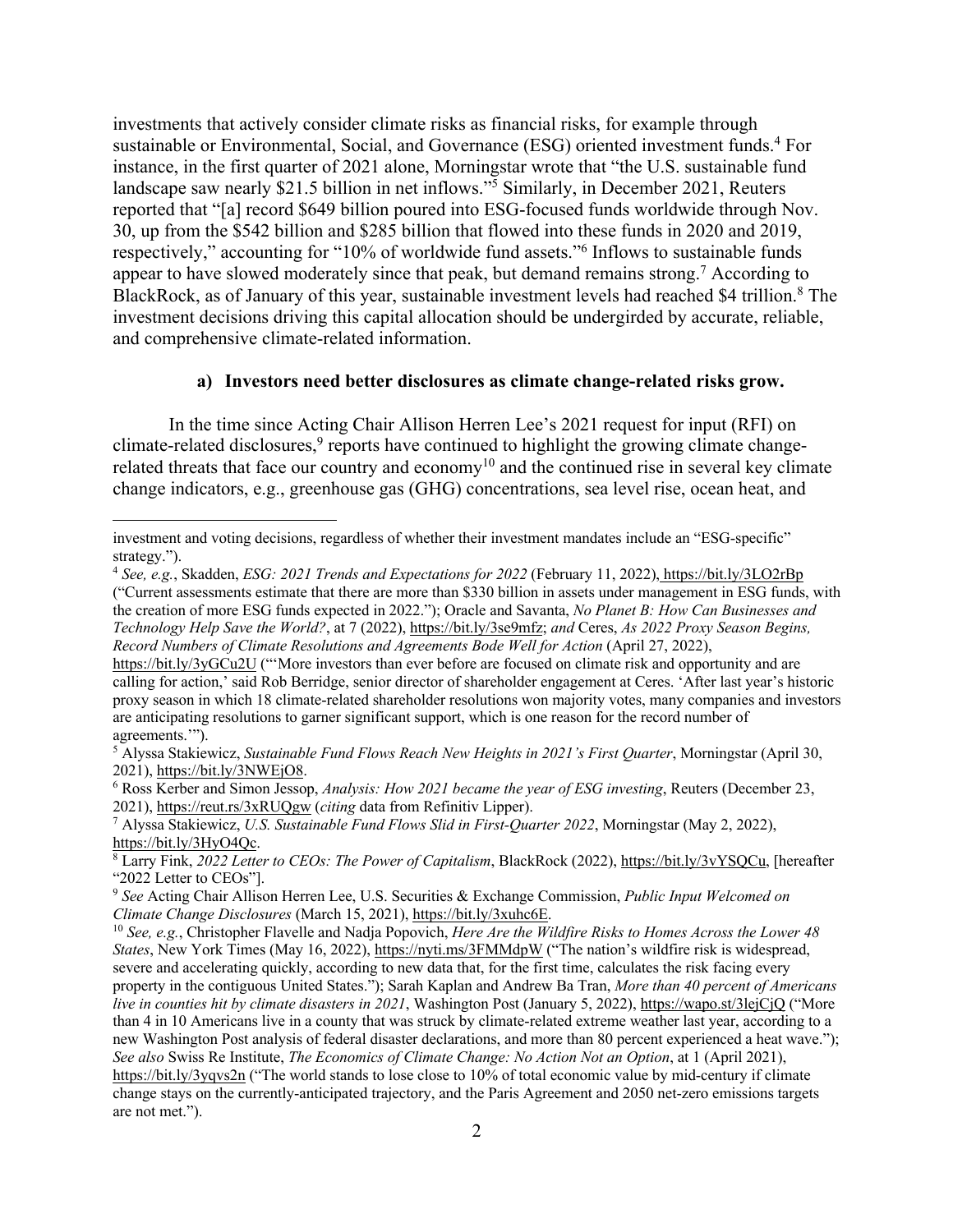ocean acidification.11 Many investors are already responding to these risks through portfolio risk management and engagement with companies,<sup>12</sup> but they are also calling on the Commission to respond by requiring more reliable and decision-useful<sup>13</sup> disclosures from registrants about their level of exposure to climate risks and what companies are doing to manage that exposure.<sup>14</sup>

Factors driving demand for better climate-related disclosures can vary, but of principal significance is the "growing consensus that climate change may present a systemic risk to financial markets."15 This concern is detailed in the recent report of the Climate-Related Market Risk Subcommittee of the Market Risk Advisory Committee of the Commodity Futures Trading Commission (CFTC).<sup>16</sup> The report was unanimously approved by the subcommittee's 34 members, representing banks, asset managers, agribusiness, the oil and gas sector, academia and environmental organizations,<sup>17</sup> providing strong evidence that this concern is widely acknowledged across virtually all segments of the economy in general and the financial system in particular.

Both retail and institutional investors are demanding better climate-related disclosures that can inform better investment decision-making. First, institutional investors are explicitly demanding enhanced climate-related disclosures because they know that climate-related risks and opportunities can affect returns. Second, they are demanding enhanced climate-related disclosures so that they can offer investment products and services that meet their clients' needs and goals. These institutions, including investment companies and investment advisers, often

<sup>11</sup> *See* World Meteorological Organization, *Four Climate Change Records Broken in 2021: WMO State of the Climate Report*, Phys.org (May 18, 2022) https://bit.ly/3MuZSEK.<br><sup>12</sup> The Proposing Release points to numerous institutional investor initiatives that have collectively urged companies

to provide better information about the impacts of climate change. *See, e.g.,* Proposing Release, at 334 ("The 2021 Institutional Investors Survey solicited the views of 42 global institutional investors managing over \$29 trillion in assets (more than a quarter of global assets under management (AUM)) and found that climate risk remains the number one investor engagement priority. A significant majority (85%) of surveyed investors cite climate risk as the leading issue driving their engagements with companies. These institutional investors also indicated that they consider climate risk to be material to their investment portfolios and are demanding robust and quantifiable disclosure around its impacts and the plan to transition to net zero." (*citing* Morrow and Sodali, *Institutional Investor Survey* (2021), https://bit.ly/3sWwboy.)); *and id.*, at 14 ("[A]s climate-related impacts have increasingly been welldocumented and awareness of climate- related risks to businesses and the economy has grown, investors have increased their demand for more detailed information about the effects of the climate on a registrant's business and for more information about how a registrant has addressed climate-related risks and opportunities when conducting its operations and developing its business strategy and financial plans.").

<sup>13</sup> *See* Chair Gary Gensler, U.S. Securities & Exchange Commission, *Prepared Remarks Before the Principles for Responsible Investment "Climate and Global Financial Markets" Webinar* (July 28, 2021), https://bit.ly/3Gl5Zco ("In addition to that consistency and comparability, investors benefit most when disclosures are "decision-useful." What do I mean by that? A decision-useful disclosure has sufficient detail so investors can gain helpful information — it's not simply generic text. In appropriate circumstances, I believe such prescribed disclosure strengthens comparability.").

<sup>&</sup>lt;sup>14</sup> Proposing Release, at 25.

<sup>15</sup> Allianz, *Covid, Cyber, Compliance and ESG Top Risk Concerns for Financial Services Sector* (May 6, 2021), https://bit.ly/3Qtl4xm.<br><sup>16</sup> Climate-related Market Risk Subcommittee, Market Risk Advisory Committee, U.S. Commodity Futures Trading

Commission, *Managing Climate Risk in the U.S. Financial System* (September 9, 2020), https://bit.ly/3Nein0h.

<sup>&</sup>lt;sup>17</sup> *See* Written testimony of Dr. Nathaniel Keohane, Environmental Defense Fund, before the U.S. Senate Committee on Banking, Housing, and Urban Affairs, *Hearing on 21st Century Economy: Protecting the Financial System from Risks Associated with Climate Change*, at 3 (March 18, 2021), https://bit.ly/3z3YZzj.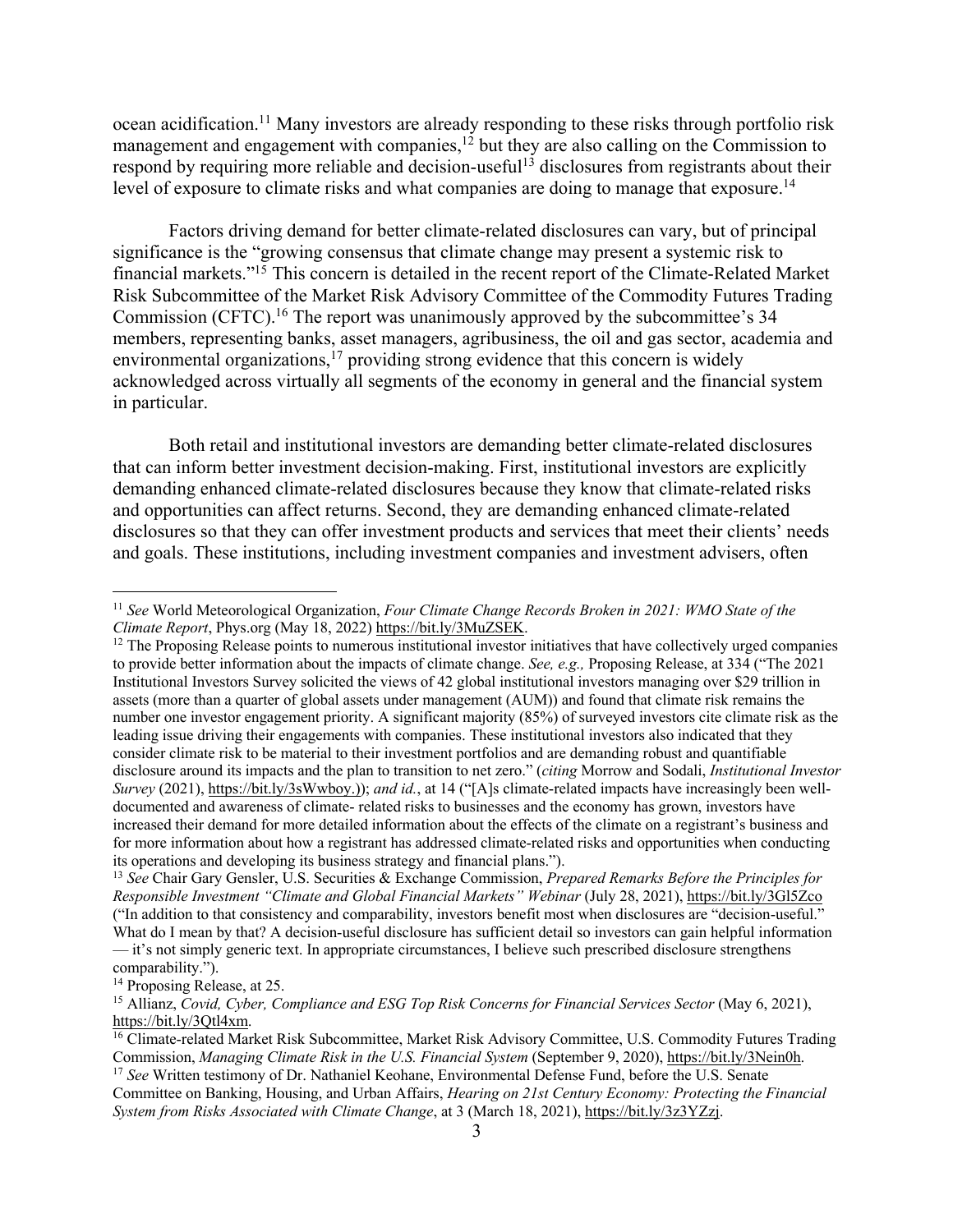invest on behalf of retail investors,  $18$  who are increasingly demanding investment products and services that incorporate climate-related considerations into their investment decisions. Thus, where there is explicit and robust institutional investor demand for better climate-related information, as is frequently cited in the Proposing Release in support of the proposed rules, that demand is often a direct reflection of the retail investor demand for investment products and services that incorporate climate-related considerations into their investment decisions. Relatedly, research indicates that in certain contexts retail demand for ESG-oriented investing may be underappreciated.<sup>19</sup>

## **b) In addition to facilitating climate-related risk management, better disclosures allow investors to seek climate-related opportunities.**

While significant investor focus is appropriately centered on the downside financial risks of climate change, it is equally important to highlight the benefits that investors seek via better climate-related information. As contemplated throughout the Proposing Release, the identification of long-term investment opportunities is also a key driver for this Proposal.<sup>20</sup> As BlackRock Chairman and CEO Larry Fink stated in his 2022 Letter to CEOs, "[w]e focus on sustainability not because we're environmentalists, but because we are capitalists and fiduciaries to our clients."21 Opportunities may include "cost savings associated with the increased use of renewable energy, increased resource efficiency, the development of new products, services, and methods, access to new markets caused by the transition to a lower carbon economy, and increased resilience along a registrant's supply or distribution network related to potential climate-related regulatory or market constraints," according to the letter.<sup>22</sup>

Many institutional investors consider climate-related information, not just as a part of an ESG strategy, but as essential elements in their analysis of both value protection and value creation. <sup>23</sup> According to the Institutional Investors Group on Climate Change's *Statement to Governments on the Climate Crisis,* for example, "[t]he joint statement [signed by 587 investors representing over USD \$46 trillion in assets] to all world governments urges a global race-to-the-

<sup>18</sup> *See* Federal Reserve Board, *Balance Sheet of Households and Nonprofit Organizations, 1952 - 2021*,

https://bit.ly/3NyqAMX (last visited May 25, 2022); *See also* Jill Fisch, *GameStop and the Reemergence of the Retail Investor* (April 8, 2022), https://bit.ly/3wKxetW ("In recent years, most retail investors participated in the capital markets through intermediaries such as diversified mutual funds, retirement plans and professional advisors. The role of these intermediaries was to shelter retail investors from the risks associated with direct investing—the risks of poorly informed trades, insufficient diversification, costly products, and fraud.").

<sup>19</sup> Greg Bartalos, *Advisors Are Underestimating Retail Demand for ESG Investments*, RIA Intel (April 12, 2021), https://bit.ly/3zg7Hur. 20 *See, e.g.*, Proposing Release, at 67.

<sup>21</sup> Larry Fink, *2022 Letter to CEOs*. 22 *Id*.

<sup>23</sup> *See, e.g.*, State Street Global Advisors, *Comment Letter Re: Request for Public Input on Climate Change Disclosures*, at 3 (June 14, 2021), https://bit.ly/3Psci2d ("Integrating sustainability risk into the investment process depends on the availability of robust and reliable sustainability data on investable companies. We have identified four primary uses for such data by investment managers: [t]o effectively execute stewardship duties by identifying and engaging with company boards on emerging risks, particularly for index strategies; [t]o inform the selection of portfolio securities, particularly for "impact investing" or actively-managed investments; [t]o meet growing investor/asset owner demand to understand climate-related risks and opportunities (including scenario analysis) posed to their investment; and [t]o satisfy increasing regulatory demand for greater transparency as to how and where climate-related risks are factored into investment decisions.").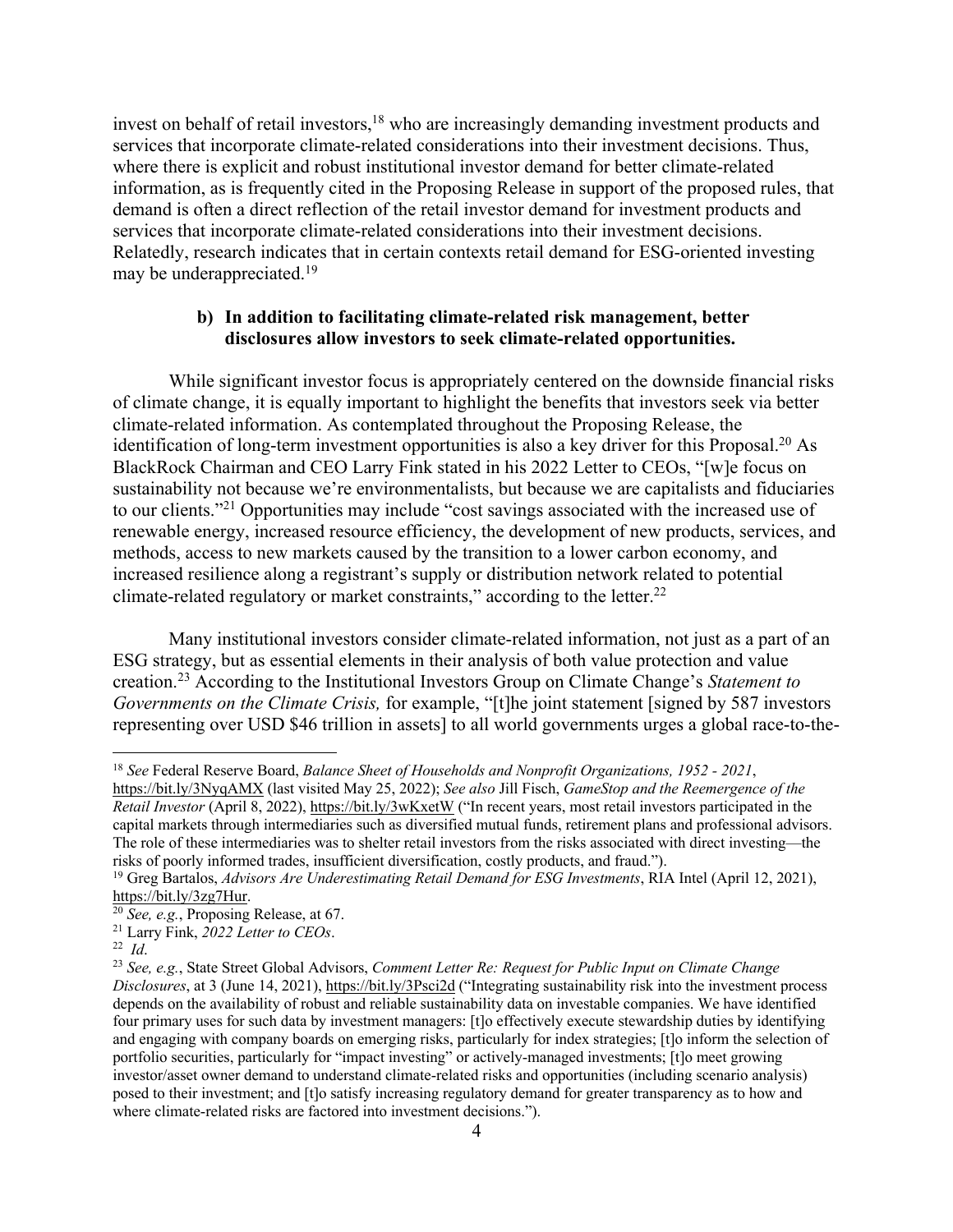top on climate policy and warns that laggards will miss out on trillions of dollars in investment if they aim too low and move too slow."24 Similarly, in its survey of private equity funds, PwC found similar results. "Over the past seven years, PE firms have radically reassessed the importance and value of ESG to their business. It has gone from being considered a tangential area of compliance, or a specialist product for a small minority of investors, to becoming an overarching framework that is informing the strategic thinking of the entire firm," the survey states.25

#### **c) Investors need better climate-related information for well-informed decisionmaking.**

Where markets and economies are decarbonizing, "both retail and institutional investors need reliable information to determine the effects of this process on registrants."26 Investors have demonstrated that they need climate-related information when making decisions about how best to allocate their capital, whether to buy, hold or sell a company's shares, and how to vote their proxies. To do so, they need information about companies' plans related to climate change and the potential cost of those plans.27

For further evidence in support of that answer, the Commission need not look far, as Acting Chair Lee's RFI comment file contains ample letters from funds and investment firms that provide detail on how climate-related disclosures are currently used in investment decisionmaking, and how investors and investment managers need greater standardization and better information.28

In sum, investors would use enhanced climate-related information in the same way that they utilize other relevant and material information, that is to price risk, inform investment and

<sup>&</sup>lt;sup>24</sup> *See* Institutional Investors Group on Climate Change, 2021 Global Investor Statement to Governments on the Climate Crisis (2021), https://bit.ly/3IB6kOx.

<sup>&</sup>lt;sup>25</sup> PwC, *Private Equity's ESG Journey: From Compliance to Value Creation* (2021), https://pwc.to/3a7fSOR (PwC's survey of general and limited partners from 209 firms found that "value creation" and "value protection" are top drivers of responsible investment or ESG activity, identified as a top three driver by 66% and 40% of survey respondents respectively. Just under half (49%) said they "integrate highly material ESG issues into commercial due diligence when making investment decisions, albeit on an ad hoc basis." One reason for "this shift from risk mitigation to value creation," according to PwC, "could be that managing partners have come to realise that ESG offers a real business opportunity, and they don't want their firms to miss out.").

<sup>26</sup> Larry Fink, *2022 Letter to CEOs*.

<sup>27</sup> *See* Parker Bolstad et al., *Flying Blind: What Do Investors Really Know About Climate Change Risks in the U.S. Equity and Municipal Debt Markets?*, Hutchins Center Working Paper #67, at 2 (Sept. 2020),

https://brook.gs/3sLWI7C. ("Greater disclosure, in theory, could lead to investment and operational decisions that better reflect climate risks that investors and other market players could not, on their own, discover."); *and id.*, at 1 ("60% of publicly traded firms reveal at least something about climate change, but the largest volumes of information are skewed heavily toward a few industries (e.g., electric utilities, oil  $\&$  gas, mining) and concern valuation risks due to possible transition away from fossil fuels. By contrast, there is much less disclosure around the physical risks of climate change.").

<sup>28</sup> *See, e.g.*, California State Teachers' Retirement System, *Comment Letter Re: Public Input on Climate Change Disclosures*, at 2 (June 4, 2021), https://bit.ly/3yPEu96; Capital Group, *Comment Letter Re: Input on Climate Change Disclosures*, at 3 (June 11, 2021), https://bit.ly/3Py9Hnu; *and* Federated Hermes, *Comment Letter Re: Request for Public Input Regarding Climate Change Disclosures*, at 1(June 14, 2021) https://bit.ly/3LxsdJk.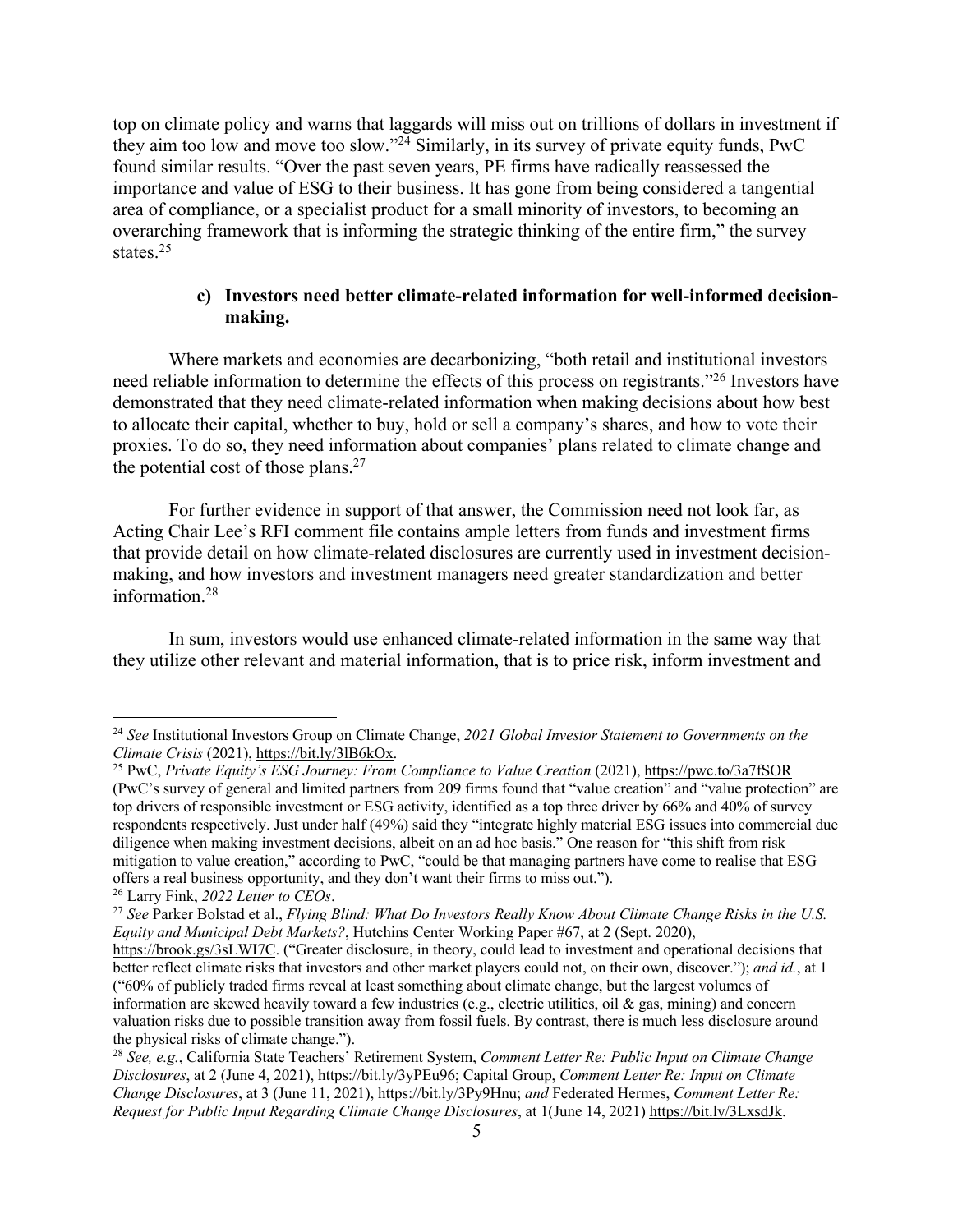proxy voting decisions, pursue greater shareholder value and investment returns, and facilitate the reduction of climate change related risk in our financial system.

## **2) The current voluntary climate-related disclosure regime has resulted in inadequate and inconsistent information which falls short of investor demands and prevents market participants from reasonably assessing the risks of climate change.**

Unfortunately, our current voluntary climate-related disclosure regime does not meet the demands of investors because it does not broadly elicit consistent, comparable, and reliable reporting from registrants. Disclosures lacking these essential qualities impede investors' ability to conduct well-informed investment decision-making or shareholder engagement, whether through proxy voting or other means. Due to the voluntary nature of our current climate-related disclosure regime, investors face a landscape of disparate and varied disclosures, which severely limits their ability to understand registrants' climate-related risks and opportunities, and the management thereof. Current climate-related disclosures vary both in their form and substance, making it very difficult for investors to contextualize the information they are provided, to compare it against other registrants' disclosures or across industries and sectors, or to easily benchmark the available disclosures against relevant performance indicators.<sup>29</sup> Ultimately, these limitations frustrate well-informed investment decision-making.

## **a) The Commission's 2010 Guidance has proven to be inadequate because it is principles-based and voluntary, which has resulted in a climate disclosure framework that is overly discretionary, resulting in climate-related disclosures that vary in form, quality, and usefulness.**

The current framework under which registrants disclose climate-related information to the public can be traced back to the Commission's 2010 *Guidance Regarding Disclosure Related to Climate Change*. <sup>30</sup> This interpretive guidance provided the Commission's view "on existing SEC disclosure requirements as they apply to business or legal developments relating to the issue of climate change." Importantly, the release did "not create new legal requirements nor modify existing ones, but [was] intended to provide clarity and enhance consistency for public companies and their investors."31

What the 2010 Guidance did was to identify potential disclosures that companies may be required to make around risk factors, business description, legal proceedings, and management's discussion and analysis. Specifically, the Commission's interpretative guidance highlighted the potential impacts of legislation and regulation, international accords, indirect consequences of

<sup>29</sup> *See* Proposing Release, at 20 ("Many commenters criticized the current disclosure practice, in which some issuers voluntarily provide climate disclosures based on a variety of different third-party frameworks, because it has not produced consistent, comparable, reliable information for investors and their advisors, who otherwise have difficulty obtaining that information.").

<sup>30</sup> U.S. Securities & Exchange Commission, *Commission Guidance Regarding Disclosure Related to Climate Change*, Interpretation (February 8, 2010), https://bit.ly/3OYQf2M [hereafter "2010 Guidance"].

<sup>31</sup> U.S. Securities & Exchange Commission, *SEC Issues Interpretive Guidance on Disclosure Related to Business or Legal Developments Regarding Climate Change*, Press Release (January 27, 2010), https://bit.ly/3LJmccF.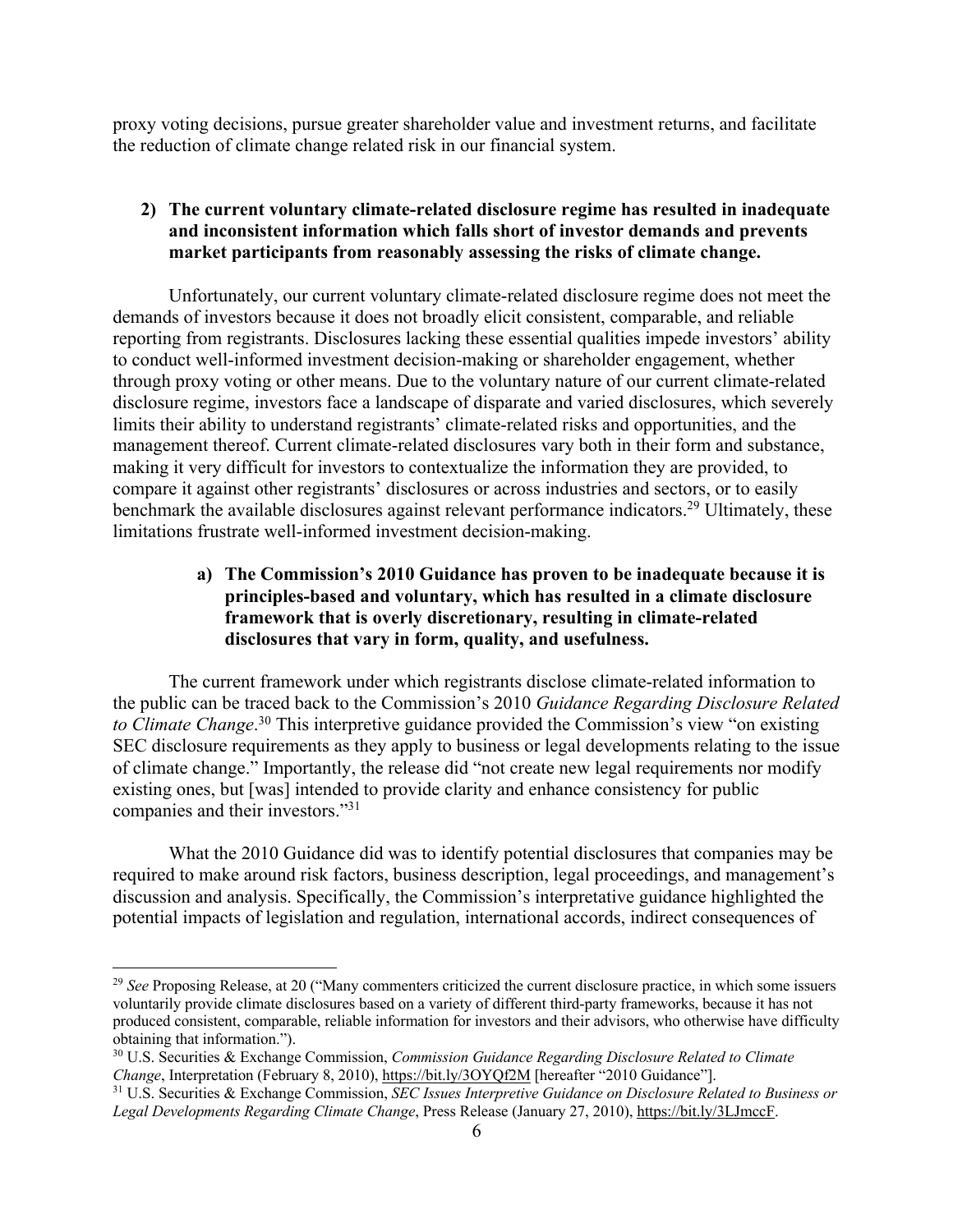regulation and/or business trends, and physical risks associated with climate change.<sup>32</sup> As stated in the Proposing Release, "[s]pecifically, the 2010 Guidance emphasized that climate change disclosure might, depending on the circumstances, be required in a company's Description of Business, Risk Factors, Legal Proceedings, and Management's Discussion and Analysis of Financial Condition and Results of Operations."33

What the 2010 Guidance did not do was to create meaningfully specific or compulsory requirements as to when, where, how, or what climate-related disclosures should be made. As Commissioner Elisse Walter stated at the time: "I believe that it is important for all of us to understand exactly what the guidance we are considering this morning is and what it is not. Let me start by saying what it is not. It is not, and I cannot stress this enough, a new rule or legal obligation for publicly held companies."34

Thus, while it was commendable for the Commission to formally recognize that climaterelated risk disclosure is material to investor decision-making,<sup>35</sup> because the 2010 Guidance is largely voluntary and principles-based, it has ultimately fallen short of the needs of investors. Fundamentally, the 2010 Guidance has not kept pace with investor demands for climate-related information because it gives too much discretion to issuers to determine what to disclose and how to do so. Indeed, in a report to Congress two years after its publication, the Commission concluded that it had not seen a noticeable change in disclosure from the year before the 2010 Guidance came out to the year after.<sup>36</sup>

The limitations of a principles-based approach to eliciting decision-useful ESG-related information were also illustrated during the Commission's last endeavor to update Regulation S-K disclosures.37 As Commissioners Robert J. Jackson, Jr. and Allison Herren Lee predicted in their joint statement when the rules were proposed, a principles-based approach would produce "inconsistent information that investors cannot easily compare."38 That concern was supported by the findings of a report from Neri Bukspan and Marc Siegel of Ernst and Young, which analyzed a set of disclosures made by 143 S&P 500 companies following the implementation of the Commission's amended Regulation S-K disclosure requirements around human capital.<sup>39</sup> The analysis identified significant disparities in the resulting disclosures, just as Commissioners

<sup>32</sup> *See id.* 

<sup>&</sup>lt;sup>33</sup> Proposing Release, at 15.<br><sup>34</sup> Commissioner Elisse B. Walter, U.S. Securities & Exchange Commission, *Opening Remarks Regarding Interpretive Guidance Regarding Climate Change* (January 27, 2010), https://bit.ly/3Pk3cEv.<br><sup>35</sup> 2010 Guidance, at 6 ("In addition to legislative, regulatory, business and market impacts related to climate

change, there may be significant physical effects of climate change that have the potential to have a material effect on a registrant's business and operations.").

<sup>36</sup> *See* Madison Condon et al., *Mandating Disclosure of Climate-related Financial Risk*, Institute for Policy Integrity and Environmental Defense Fund, at 21 (February 10, 2021), https://bit.ly/3HybdCm (*citing* Government Accountability Office, GAO-18-188, *Climate Related Risks: SEC Has Taken Steps to Clarify Disclosure Requirements* (February 2018), https://bit.ly/3QullzV.).

<sup>37</sup> *See* Commissioners Robert J. Jackson, Jr. and Allison Herren Lee, U.S. Securities & Exchange Commission, *Joint Statement of Commissioners Robert J. Jackson, Jr. and Allison Herren Lee on Proposed Changes to Regulation S-K* (Aug. 27, 2019), https://bit.ly/39ZC25E. 38 *Id*. 39 Neri Bukspan and Marc Siegel, *Human Capital Disclosures Findings From 2020 10-Ks*, Harvard Law School

Forum on Corporate Governance (May 25, 2021), https://bit.ly/3lLCmI1.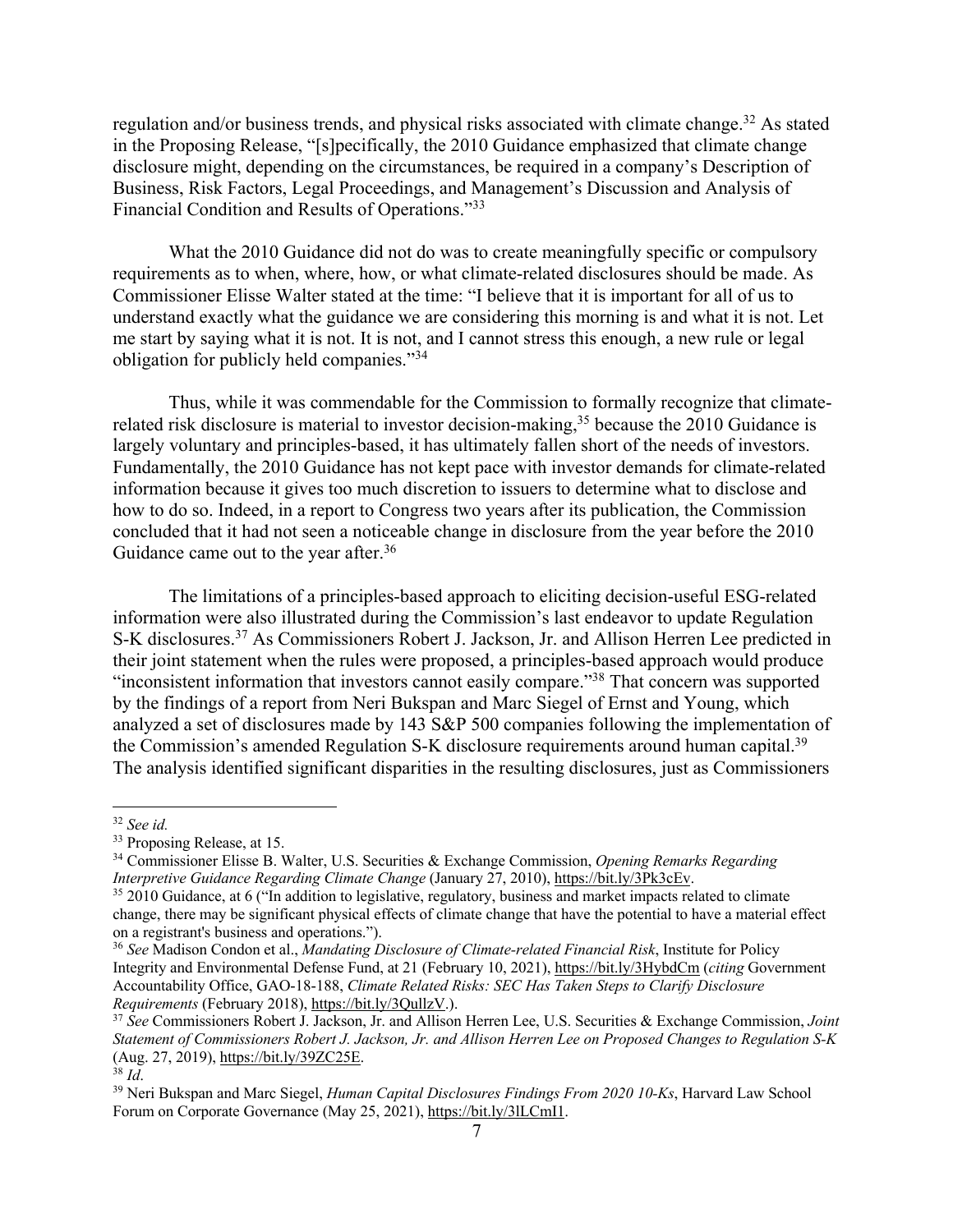Jackson and Lee had predicted.<sup>40</sup> "Our analysis shows a wide disparity in the extent and areas discussed, as well as depth and approach that companies used to craft their disclosures, including in their use of measures, quantitative goals and targets, as well as key human capital-related performance indicators," the report states.41 One way in which these disparities manifested themselves was in the wide range in the length of the disclosures. Among the 10-Ks analyzed, the report stated that, "we observed a wide range of pages of human capital disclosures, from a single paragraph/quarter of a page to three pages." At a 2021 NYU School of Law Institute for Corporate Governance and Finance Roundtable, Former Division of Corporation Finance Acting Director John Coates stated that the disclosures the Commission had received to date "displayed quite a range of variation," including some that provided little if any information on the topic and others that laid out "a full range of qualitative and quantitative information."42

Disclosure disparities create or exacerbate information gaps, either from lack of robust disclosure or non-comparability between disclosures made. Information gaps create inefficiencies and costs for investors by limiting their ability to accurately assess risk exposure, and in turn, by limiting their abilities to properly allocate capital. Unfortunately, as time and experience has shown, these disparities continue to be the predictable outcome of the principlesbased and voluntary regime that was embraced by the Commission's 2010 Guidance.

# **b) Voluntary third-party frameworks, standards setters, and service providers have grown to fill the gaps left by the 2010 Guidance, but have failed to elicit comprehensive, comparable, reliable, and decision-useful information from registrants.**

Since the issuance of the 2010 Guidance, there has been an evolution of an expansive array of third-party disclosure frameworks, standards, ratings providers, and related service providers,43 which are utilized by various registrants and investors to varying degrees and effect.44 Unfortunately, the principal deficiencies of the 2010 Guidance, that it is largely voluntary and the level of disclosure is entirely self-directed by issuers, have endured in this burgeoning third-party driven disclosure system as well. Thus, the primary faults of the 2010 Guidance have not only remained unresolved, they have proliferated. The result has been that climate-related disclosures are often markedly different from one registrant to the next and are provided in different types of reports and in different locations.<sup>45</sup> Consequently, however wellintentioned they may be, they are still a far cry from being as comprehensive, consistent, comparable, and reliable as would be necessary to truly be decision-useful for investors.

<sup>40</sup> *See id.*

<sup>41</sup> *See id.*

<sup>&</sup>lt;sup>42</sup> NYU Law, Institute for Corporate Governance & Finance and NYU Stern Vincent C. Ross Institute of Accounting Research, Roundtable (April 28, 2021), Session 1. Recording available here:

https://bit.ly/3wShg0P.<br><sup>43</sup> See World Economic Forum, *ESG Ecosystem Map* (last visited May 13, 2022), https://bit.ly/3MgLxeZ.<br><sup>44</sup> See SEC Investor Advisory Committee, *Recommendation from the Investor-as-Owner Subcommit* 

*Investor Advisory Committee Relating to ESG Disclosure*, at 4.

<sup>45</sup> Catherine M. Clarkin et al., *The Rise of Standardized ESG Disclosure Frameworks in the United States*, Harvard Law School Forum on Corporate Governance (June 22, 2020), https://bit.ly/3wcvJo7.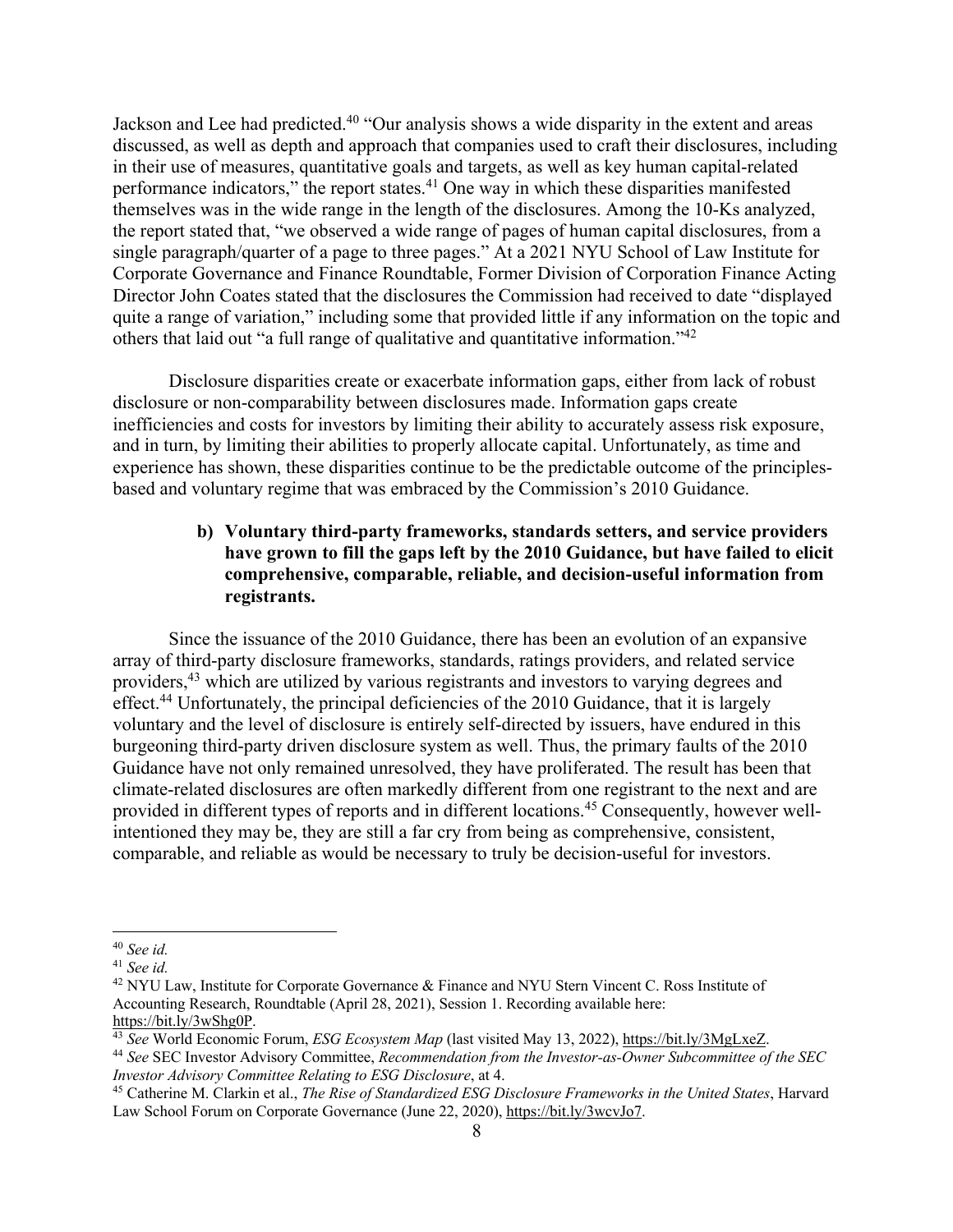As the Proposal states, "[t]he current regulatory regime leaves substantial uncertainty around the type of climate- related information that should be disclosed and how it should be presented[,]" and because issuers do not always use the same third-party climate reporting frameworks or, alternatively, use them in non-standardized way, "companies often disclose some but not all components, and the components that are disclosed may not be the same across companies."46 Further, "[t]he location, format, and granularity of the information provided may also vary, although the substance may be similar[, which] has resulted in considerable heterogeneity in firms' existing disclosure practices."<sup>47</sup>

In practice, many companies utilize a hodgepodge of frameworks and standards to provide disclosures to various stakeholders. And many companies have various stakeholder groups that they hope to reach, which may require leveraging multiple third-party frameworks or reporting standards to do so. Various third-party organizations have emerged to service this demand, of course, with one result being, "different standard-makers address different crosssections of ESG issues and have different concepts of what factors are material," and "various standards cover overlapping ESG topics but outline disparate disclosure requirements."48 Unfortunately, while these practices are often the outgrowth of companies' trying to respond to stakeholder demands, these disparities have the effect of not only adding to the confusion of investors and markets, but also exacerbating uncertainties and costs of issuers.

In its interviews with institutional investors, for example, the Government Accountability Office (GAO) found that most seek out additional ESG disclosures from companies "to address gaps and inconsistencies in companies' disclosures that limit their usefulness."49 In its own review of companies' ESG disclosures, the GAO found that, while most companies provided information related to ESG risks or opportunities that was specific to the company, some did not. It found, moreover, that "differences in methods and measures companies used to disclose quantitative information may make it difficult to compare across companies," citing differences in how companies report carbon dioxide emissions as an example.<sup>50</sup> Even those involved in developing the voluntary disclosures have acknowledged the issue. The most recent report of the Task Force on Climate-related Financial Disclosures (TCFD), for example, indicates that although support for TCFD continues to grow, "companies' disclosure of the potential financial impact of climate change on their businesses and strategies remains low."51 When companies' disclosures are inconsistent and incomplete, that imposes significant costs on investors to seek out the additional information they need, and additional costs on companies to respond to those requests.52

<sup>46</sup> Proposing Release, at 347.

<sup>47</sup> *Id.*

<sup>48</sup> *Id.*, at 327.

<sup>49</sup> U.S. Government Accountability Office, GAO-20-530, *Public Companies: Disclosure of Environmental, Social, and Governance Factors and Options to Enhance Them* (July 2020), https://bit.ly/3HxeUrM.<br><sup>50</sup> *Id.*<br><sup>51</sup> Task Force on Climate-related Financial Disclosures, 2020 Status Report, at 4, https://bit.ly/3wFprfu.

<sup>&</sup>lt;sup>52</sup> See, e.g., Commissioner Hester M. Peirce, U.S. Securities & Exchange Commission, Scarlet Letters: Remarks *before the American Enterprise Institute* (Jun. 18, 2019), https://bit.ly/3NABAJy ("A senior counsel from a major insurance company reported her experience at a recent Investor Advisory Committee meeting at the SEC. Her company received approximately 55 survey and data verification requests from ESG rating organizations in the last year. By her company's estimate, it took 30 employees and 44.8 work days to respond to just one of these surveys.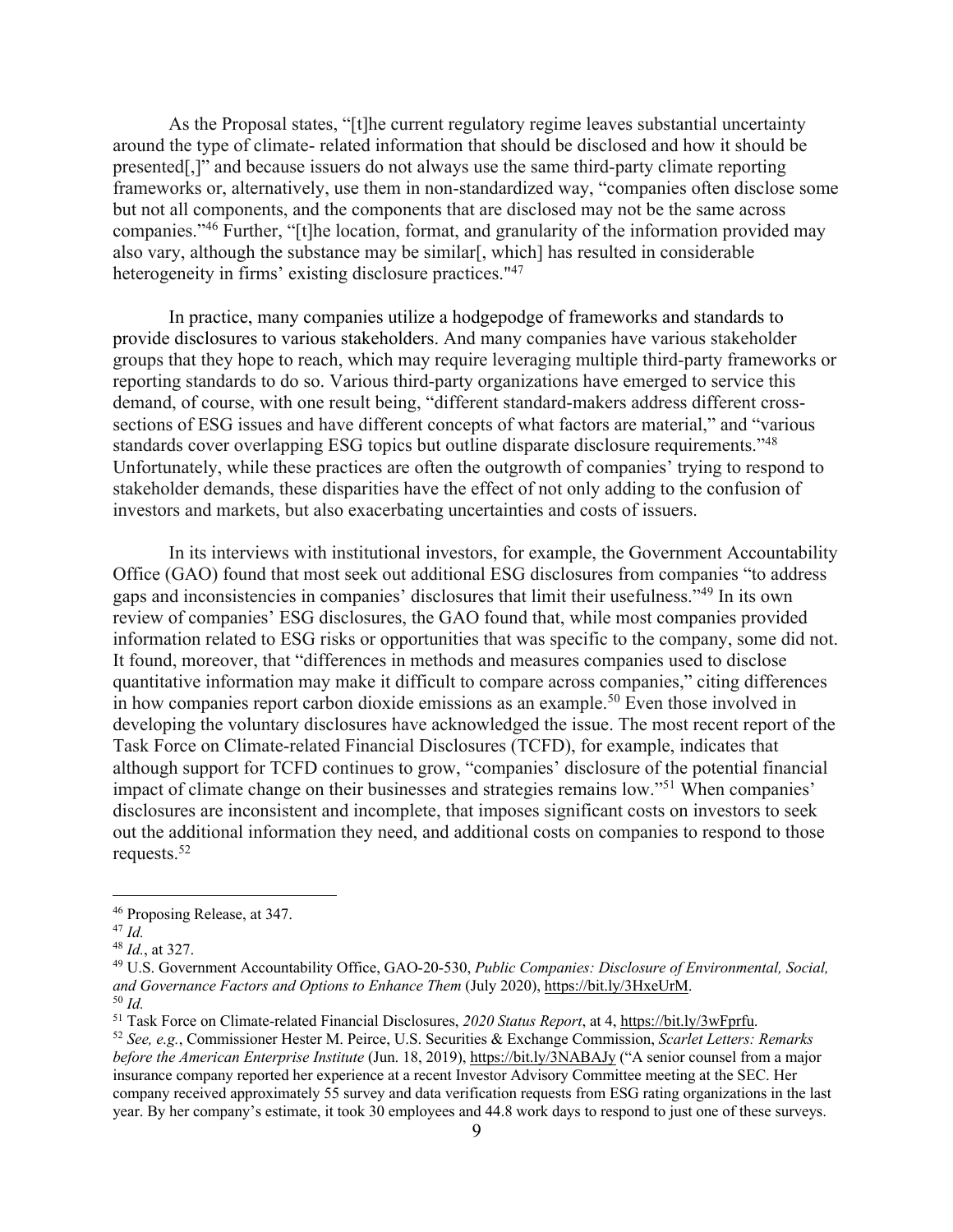As pointed out in an article by Sullivan & Cromwell attorneys discussing the rise of third-party ESG disclosure frameworks, "[i]n a 2019 report of the Better Alignment Project, the CRD [Corporate Reporting Dialogue] notes the challenges faced by both issuers producing ESG reports and users of ESG information due to disparities in the various standards and the need for greater harmony among frameworks[,]" and also that, "[the CRD] report outlines commonalities and differences with respect to TCFD recommendations among various frameworks and standards developed by its participants, which is intended to assist companies in understanding and implementing those recommendations."<sup>53</sup> Thus, the challenge may not only be the distinct differences between the third-party frameworks themselves, but also in how the frameworks incorporate or interpret other frameworks into their own, namely the recommendations of the TCFD.

These layered challenges, and the discrepancies that inevitably result, hinder effective and efficient disclosure even for those companies that have proactively sought to disclose robust climate-related information to investors. Accordingly, investors and other market stakeholders have continued to call for the standardization of climate-related disclosures.<sup>54</sup>

### **c) Principles-based, voluntary climate-related disclosures are often incomplete and do not allow adequate comparative analysis by investors or markets.**

When climate-related disclosures are left almost entirely to the devices of registrants, with (until recently) little threat of the Commission bringing an enforcement action against climate-related misstatements or omissions, it is a predictable result that the climate-related information that is disclosed will suffer both in quantity and quality. The absence of robust guidance from the Commission has increased the likelihood of that outcome. Indeed, an analysis by Ceres of disclosures of the 600 largest U.S. companies found that "more than half… still don't provide decision-useful disclosures on climate-related risks[, and] [t]hose that do often provide disclosures that are mere boilerplate, or too brief, and therefore effectively meaningless."<sup>55</sup>

Commissioner Lee noted these difficulties in a recent speech, stating that "a principlesbased standard that broadly requires disclosure of 'material' information presupposes that managers, including their lawyers, accountants, and auditors, will get the materiality determination right. In fact, they often do not."56 That is not to say that materiality should not

While this is just one company's experience with one survey, one could expect that some surveys will go unanswered because of lack of corporate resources.").

<sup>53</sup> Catherine M. Clarkin et al., *The Rise of Standardized ESG Disclosure Frameworks in the United States*. 54 McKinsey, *The ESG premium: New Perspectives on Value and Performance*, at 9 (February 2020),

https://mck.co/3Lx9hdw ("The responses to this survey show a fairly universal desire from investors and executives to improve on the current approaches and create easier-to-use ESG metrics and data standards. It isn't possible—or worthwhile—to report on everything, but companies can focus on communicating the most critical information in ways that key stakeholders value. Investment professionals especially want ESG data that are more standardized, better integrated with financial data, and readily benchmarked.").

<sup>55</sup> Ceres, *Requiring Disclosure of Climate Change Risks Makes Sense for Investors, Companies, and the U.S. Economy* (July 17, 2010), https://https://bit.ly/3wJ762w.

<sup>56</sup> Commissioner Allison Herren Lee, U.S. Securities & Exchange Commission, *Living in a Material World: Myths and Misconceptions about 'Materiality'"* (May 24, 2021), https://bit.ly/3wLqquM.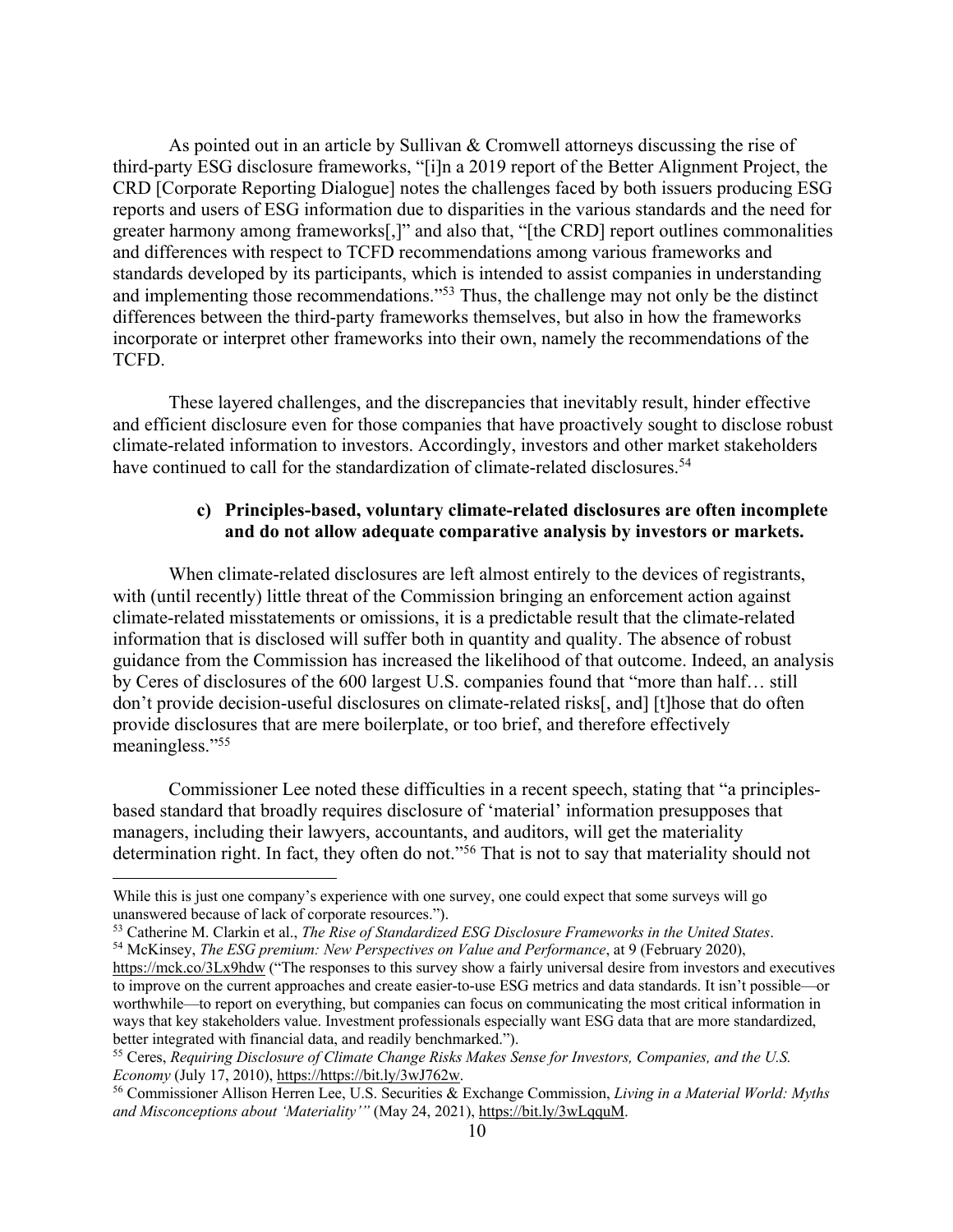guide Commission rulemaking, but rather where corporate executives are left to apply a principles-based, voluntary disclosure regime, it's important to consider that they are not disinterested arbiters of whether something is material to investors and that they have an incentive to paint things in the most positive light, and thus may be inclined to under-estimate and understate risks.57

Currently, with companies able to decide for themselves where and in what form to provide ESG-related information, the disclosures may be scattered among shareholder reports, integrated reports, sustainability reports, impact reports, regulatory filings, and on various investor relations or communications websites.<sup>58</sup> Furthermore, as the Center for American Progress (CAP) noted in a recent report on the role of accounting and auditing in addressing climate change, "most companies that voluntarily issue climate reports present them in a way that makes it difficult to assess the company's performance over time or to compare it to other companies."59 The CAP report goes on to assert that: "[I]t is often impossible for investors to discern how a company's climate report relates to its financial statements. Climate reports tend to be replete with anecdotes and best-case scenarios. They are not audited, and auditors have no duty even to read them, much less evaluate whether the financial statements are consistent with the assertions in them."60

In his Senate testimony in March 2021, the Environmental Defense Fund's Dr. Nathaniel Keohane described shortcomings with regard to climate change-related disclosures in greater detail. "Although climate related financial risks are growing, current disclosure regimes in the United States have not kept pace. SEC guidance in 2010 was important and pathbreaking but has proven insufficient, with resulting disclosures lacking in specificity, submitted with boilerplate language, or missing entirely," he stated. <sup>61</sup> Voluntary standards and frameworks have emerged, including those from TCFD and the Sustainability Accounting Standards Board (SASB), and they "have been critical to advancing climate risk disclosure," according to Keohane, but "they are insufficient. Recent study has found that although climate risk disclosure has increased, '[m]ore firms are disclosing more general information that is essentially of no utility to the marketplace.' In addition, disclosure varies across sectors and some sectors that are particularly vulnerable to climate impacts, such as agriculture, are lagging in their assessment and disclosure of climate risks."62

<sup>57</sup> Madison Condon et al., *Mandating Disclosure of Climate-Related Financial Risk*, at 27 ("Taken together, cognitive biases and mismatched incentives can result in managers underestimating or failing to foresee the risks that climate change poses for the long-term fiscal well-being of their companies.").

<sup>58</sup> *See, e.g.*, Katie Schmitz Eulitt, *Dispelling the Top 11 SASB Myths*, SASB (June 25, 2020), https://bit.ly/3Giw5g6 (referencing the various locations where SASB-based disclosures may be placed by reporting companies). <sup>59</sup> Samantha Ross, *The Role of Accounting and Auditing in Addressing Climate Change*, Center for American

Progress (March 1, 2021), https://bit.ly/3z4azdL.

<sup>60</sup> *Id.*

<sup>&</sup>lt;sup>61</sup> Written testimony of Dr. Nathaniel Keohane, Environmental Defense Fund, before the U.S. Senate Committee on Banking, Housing, and Urban Affairs, *Hearing on 21st Century Economy: Protecting the Financial System from Risks Associated with Climate Change*, at 10 (March 18, 2021), https://bit.ly/3z3YZzj. 62 *Id.*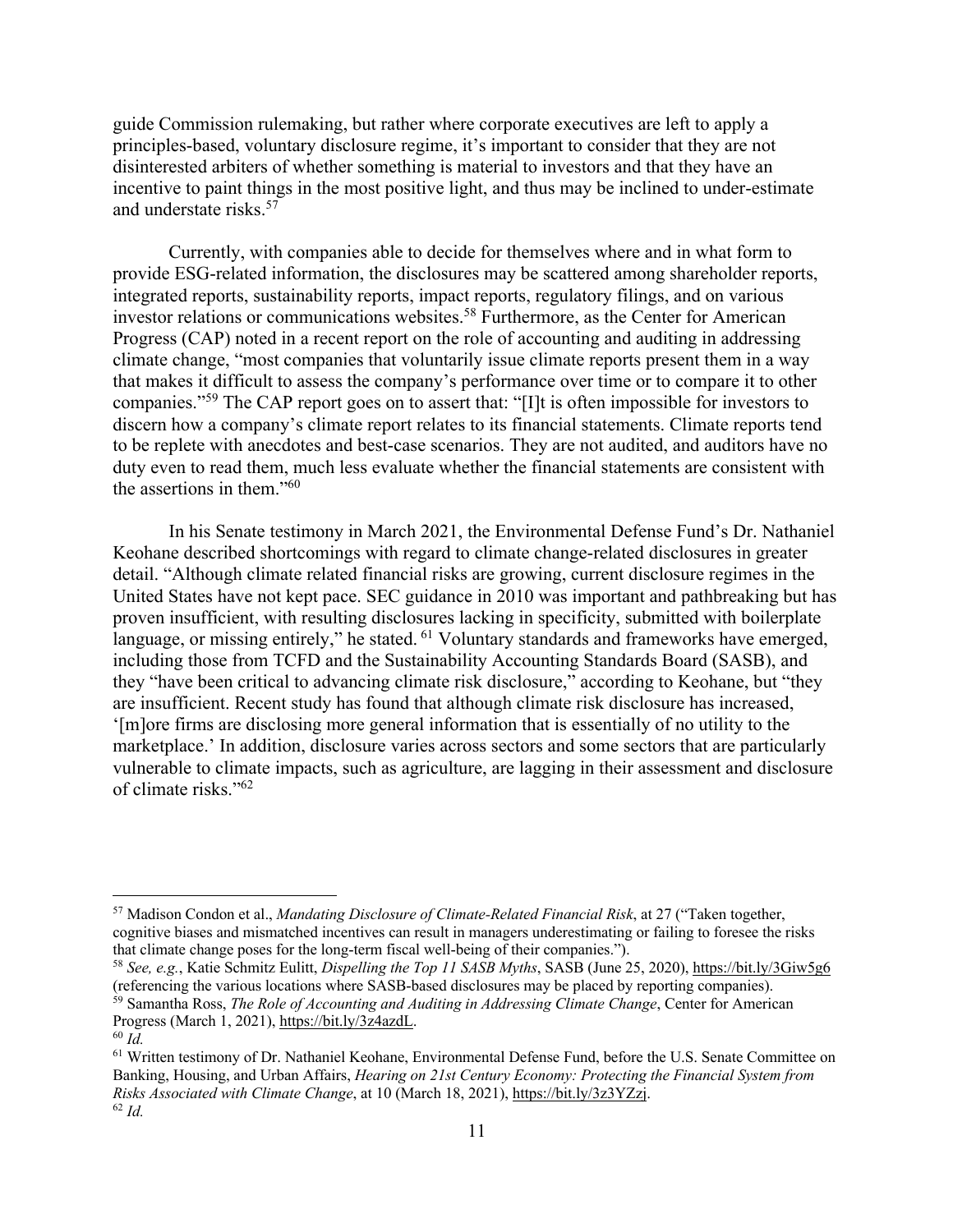Indeed, where the physical impacts of climate change are being felt throughout the country,63 and thus also present in financial markets and registrants' operations, then the level of disclosure should mirror that reality. Under current disclosure practices, that is simply not the case. For both investors and issuers, inconsistent material climate change-related information limits capacities to effectively allocate capital, develop long-term corporate finance and investment strategies, manage financial risks and risk exposure, and realize climate related opportunities.64 In a nutshell, inconsistent material information exacerbates market entropy and diminishes the reliability of domestic capital markets.

### **d) Lagging disclosure leads to mispriced climate-related risks, compounded risk exposure, and potential market instability.**

Unfortunately, as the demand for decision-useful ESG information has continued to grow, decision-useful disclosure has lagged.65 Recent research indicates that the proportion of climate-related disclosure has remained modest, with one recent report finding that only "54% of the S&P 500 and less than a third of the Russell 3000 report on climate issues[,] . . . [and] disparities among companies of different sizes and in different sectors persist even when looking at other metrics such as greenhouse emissions, supply chain risks, water use, and biodiversity exposure."66 So, not only is the available climate-related information inconsistent across issuers, it is also unavailable from many of them altogether.67 And without relevant and standardized disclosures from all registrants, it is nearly impossible for the investment community to understand and act upon the climate-related risks and opportunities to which they are exposed in a meaningful and systematic way. The existing climate-related disclosure regime, whose principles-based and voluntary structure has perpetuated this lack of comparable, specific, and

<sup>63</sup> *See, e.g.*, Christopher Flavelle and Nadja Popovich, *Here Are the Wildfire Risks to Homes Across the Lower 48 States*, New York Times (May 16, 2022), https://nyti.ms/3FMMdpW ("The nation's wildfire risk is widespread, severe and accelerating quickly, according to new data that, for the first time, calculates the risk facing every property in the contiguous United States."); Sarah Kaplan and Andrew Ba Tran, *More than 40 percent of Americans live in counties hit by climate disasters in 2021*, Washington Post (January 5, 2022), https://wapo.st/3lejCjQ ("More than 4 in 10 Americans live in a county that was struck by climate-related extreme weather last year, according to a new Washington Post analysis of federal disaster declarations, and more than 80 percent experienced a heat wave.").<br><sup>64</sup> See, e.g., Wellington Management Company, *Comment Letter Re: Request for Input on Climate Change Disclosures*, at 3 ("[W]e spend considerable time developing proxy data from alternative sources, purchasing data from third-party aggregators, and reconciling partial data from data disclosures to generate our own comparable data. While these efforts can provide us with necessary insights, the data they generate is less accurate and much more difficult to develop than what could be produced by issuers themselves.").

<sup>65</sup> *See, e.g.*, Skadden, *ESG: 2021 Trends and Expectations for 2022* (February 11, 2022) https://bit.ly/3LO2rBp; *and* Ceres, *As 2022 Proxy Season Begins, Record Numbers of Climate Resolutions and Agreements Bode Well for Action* (April 27, 2022), https://bit.ly/3yGCu2U.

<sup>66</sup> The Conference Board, *Sustainability Disclosure Practices 2022 Edition: Getting Off the Sidelines*, (January 20, 2022), https://bit.ly/37JXOd2.

<sup>67</sup> *See* Madison Condon, *Market Myopia's Climate Bubble*, Utah Law Review, at 108 (2022), https://bit.ly/3sXirty ("As of 2018, the average voluntarily complying company provided less than four of the eleven disclosure metrics recommended under the TCFD. Firms have been particularly slow to employ scenario analysis and discuss climaterelated operational risk—just 9% discussed the resilience of their business models to climate change. And disclosures are far more likely to dwell on transition risks than discuss physical risks. These voluntary disclosures remain nonstandardized and are difficult for stakeholders to analyze and compare across companies. A large number of companies simply do not report climate risks through voluntary frameworks or otherwise." [internal citations removed]).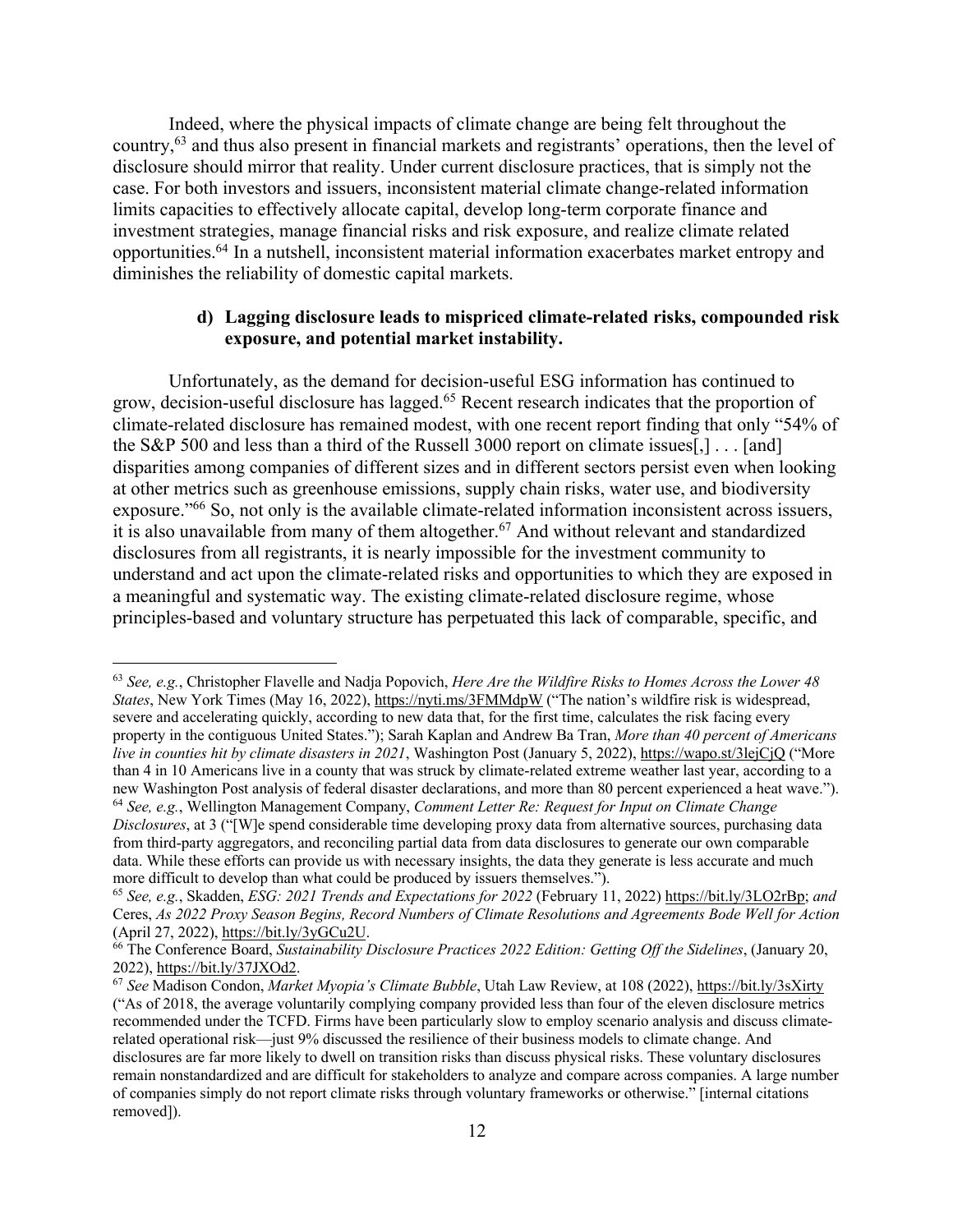decision-useful climate-related information, has led to the growing consensus that financial markets are failing to account for climate risk.<sup>68</sup>

Boston University School of Law Professor Madison Condon observed in a recent law review article, "[t]here is a large gap between the economy-wide estimates of the impact of climate change in the financial sector (ranging broadly from \$4.2 to \$43 trillion), and the cumulative impacts disclosed by individual companies in their financial reporting."69 As the article notes: "[ECB President] Christine Lagarde recently warned that central bankers 'will have to ask themselves' if they are 'taking excessive risk by simply trusting mechanisms that have not priced in the massive risk that is out there.' According to one survey, 93% of institutional investors agree with her that climate risk 'has yet to be priced in by all the key financial markets globally."??

Support for this position can also be drawn from an April 2020 International Monetary Fund report, which assessed the response of equity markets to past extreme weather events and concluded that climate change physical risk does not appear to be reflected in global equity valuations.71 And with regard to the transition risks of climate change, potential financial impacts to the investment community are staggering, with one recent article estimating "future lost profits in the upstream oil and gas sector exceed US\$1 trillion under plausible changes in expectations about the effects of climate policy[,]" and "[m]ost of the market risk falls on private investors, overwhelmingly in OECD countries, including substantial exposure through pension funds and financial markets."72

Recognizing that the impacts of underappreciated climate risk across our markets will assuredly be varied, Professor Condon asserts that, "[t]wo types of harms are generated by the under-assessment of climate risk: (1) the negative effects of climate change itself, as the mispricing of climate risk in the present leads to an inefficient allocation of investment capital; and (2) systemic risk to the financial system."73 The Proposal similarly observes these two effects as likely outcomes of the current voluntary disclosure landscape.<sup>74</sup>

<sup>68</sup> *See, e.g.*, IMF Blog, *Stock Markets Are Not Pricing in the Risk of Climate Change, Warns IMF* (November 9,

<sup>&</sup>lt;sup>69</sup> Madison Condon, *Market Myopia's Climate Bubble*, at 76 (2022).

<sup>70</sup> *Id.* at 66. (citing *Climate Change and Artificial Intelligence Seen as Risks to Investment Asset Allocation, Finds* 

*New Report by BNY Mellon Investment*, Cision PR Newswire (Sept. 16, 2019), <u>https://prn.to/3MLXU2N.</u><br><sup>71</sup> NYU School of Law Institute for Policy Integrity, *Comment Letter Re: Requested Public Input on Climate Change Disc* 

<sup>&</sup>lt;sup>72</sup> Gregor Semieniuk et al., *Stranded Fossil-fuel Assets Translate to Major Losses for Investors in Advanced Economies*, Nature (May 26, 2022), https://go.nature.com/3M2dEOi. 73 Madison Condon, *Market Myopia's Climate Bubble*, at 109.

<sup>74</sup> *See* Proposing Release, at 412; *and id*, at 414 ("There are also important efficiency implications in relation to systemic risks. The increasing frequency and severity of climate events can potentially lead to destabilizing losses for insurance companies, banks, and other financial intermediaries with direct and indirect exposures to different affected industries and assets. Some commentators state that, in addition to physical risks, the financial system could be destabilized also by potentially rapid and unexpected losses to carbon-intensive assets caused by a disorderly transition to a low-carbon economy or a shift in the market's perception of climate risks. With insufficient and inconsistent disclosures, asset prices may not fully reflect climate-related risks. Consequently, market participants may inadvertently accumulate large exposures to such risks, leaving them vulnerable to considerable unexpected and potentially sudden losses." [internal citations removed]).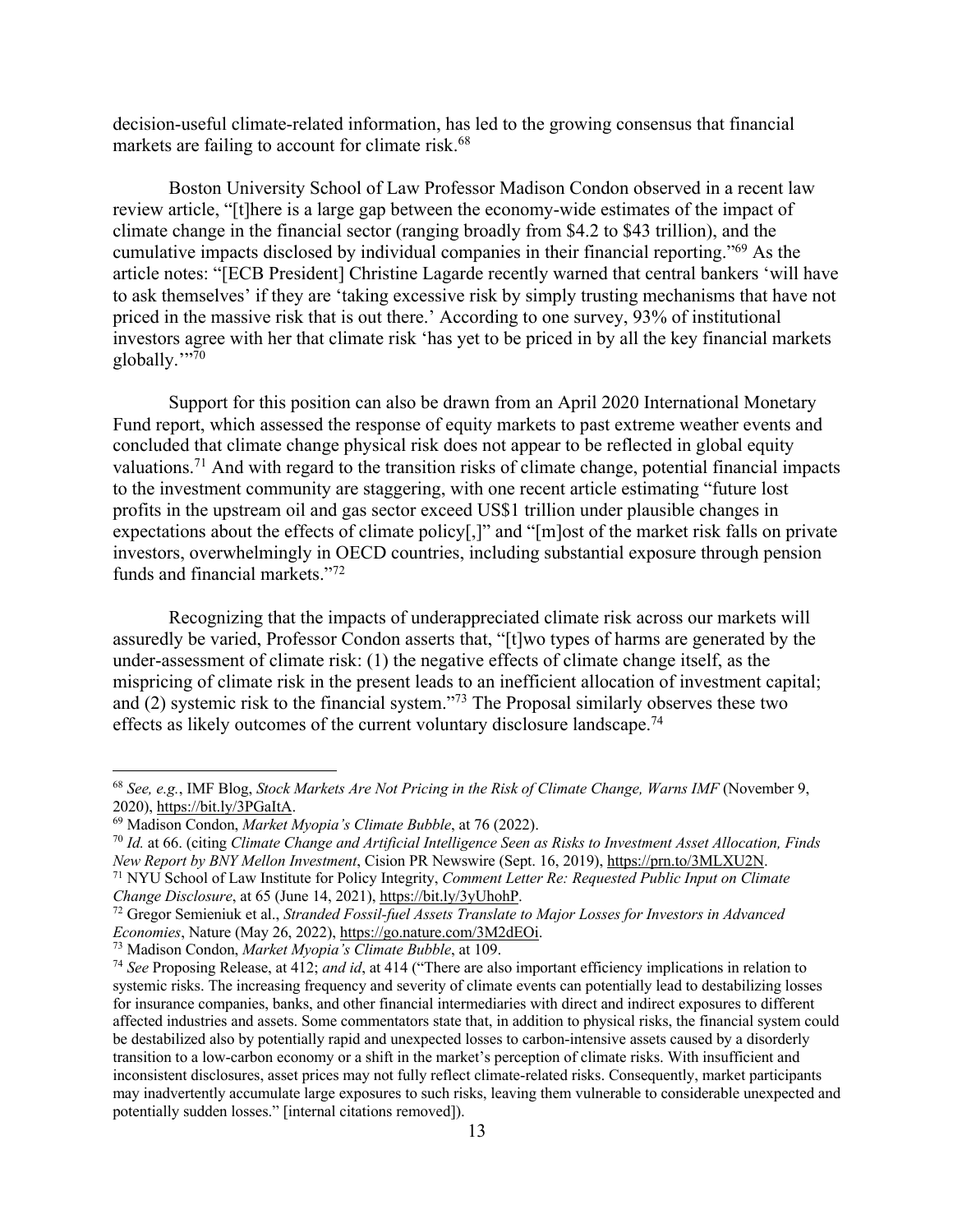Those observations are echoed by the Financial Stability Oversight Council (FSOC) and the CFTC Subcommittee on Climate-Related Market Risk of the Market Risk Advisory Committee. FSOC's 2021 *Report on Climate-Related Financial Risk* stated that, "[f]or the first time, FSOC has identified climate change as an emerging and increasing threat to U.S. financial stability."75 And the CFTC's subcommittee, in its report, *Managing Climate Risk in the U.S. Financial System*, observed: "A central finding of this report is that climate change could pose systemic risks to the U.S. financial system. Climate change is expected to affect multiple sectors, geographies, and assets in the United States, sometimes simultaneously and within a relatively short timeframe. As mentioned earlier, transition and physical risks—as well as climate and nonclimate-related risks—could interact with each other, amplifying shocks and stresses."76 In addition, the subcommittee report noted that, "systemic shocks are more likely in an environment in which financial assets do not fully reflect climate-related physical and transition risks[, and] [a] sudden revision of market perceptions about climate risk could lead to a disorderly repricing of assets, which could in turn have cascading effects on portfolios and balance sheets and therefore systemic implications for financial stability."77

The Financial Stability Board also issued a report in late 2020 that identified various threats to our financial system posed by climate change.<sup>78</sup> As the report points out, "[t]he manifestation of physical risks – particularly that prompted by a self-reinforcing acceleration in climate change and its economic effects – could lead to a sharp fall in asset prices and increase in uncertainty [which] could have a [destabilizing] effect on the financial system, including in the relatively short term[,]" and lastly, "[a] disorderly transition to a low carbon economy could also have a [destabilizing] effect on the financial system."<sup>79</sup>

Given the potential for climate change to disrupt the economy and the financial system, both acutely and in the long term, the failure to incorporate those impacts into the pricing of investments poses a substantial risk, not just to investors, but to the fair and orderly functioning of our markets. Similarly, to continue under the current voluntary and principles-based climaterelated disclosure regime is likely only to amplify these blind spots and facilitate the continued flow of capital towards overly exposed investment assets and mispriced risks.

- **3) The Proposal appropriately establishes a clear and standardized disclosure framework that would enhance the reliability and consistency of climate-related information to the benefit of investors and markets.**
	- **a) This proposal would elicit disclosures that would better inform investment and voting decisions by establishing a climate-related disclosure framework**

<sup>75</sup> *See* Press Release, *Financial Stability Oversight Council Identifies Climate Change as an Emerging and Increasing Threat to Financial Stability* (October 21, 2021), https://bit.ly/39j6OWZ.

<sup>76</sup> U.S. Commodity Futures Trading Commission, Market Risk Advisory Committee, Climate-Related Market Risk Subcommittee, *Managing Climate Risk in the U.S. Financial System*, at ii (September 9, 2020), https://bit.ly/3Nein0h.

<sup>77</sup> *Id.*

<sup>78</sup> Financial Stability Board, *The Implications of Climate Change for Financial Stability* (November 23, 2020), https://bit.ly/38LE4WZ.

<sup>79</sup> *Id.*, at 1.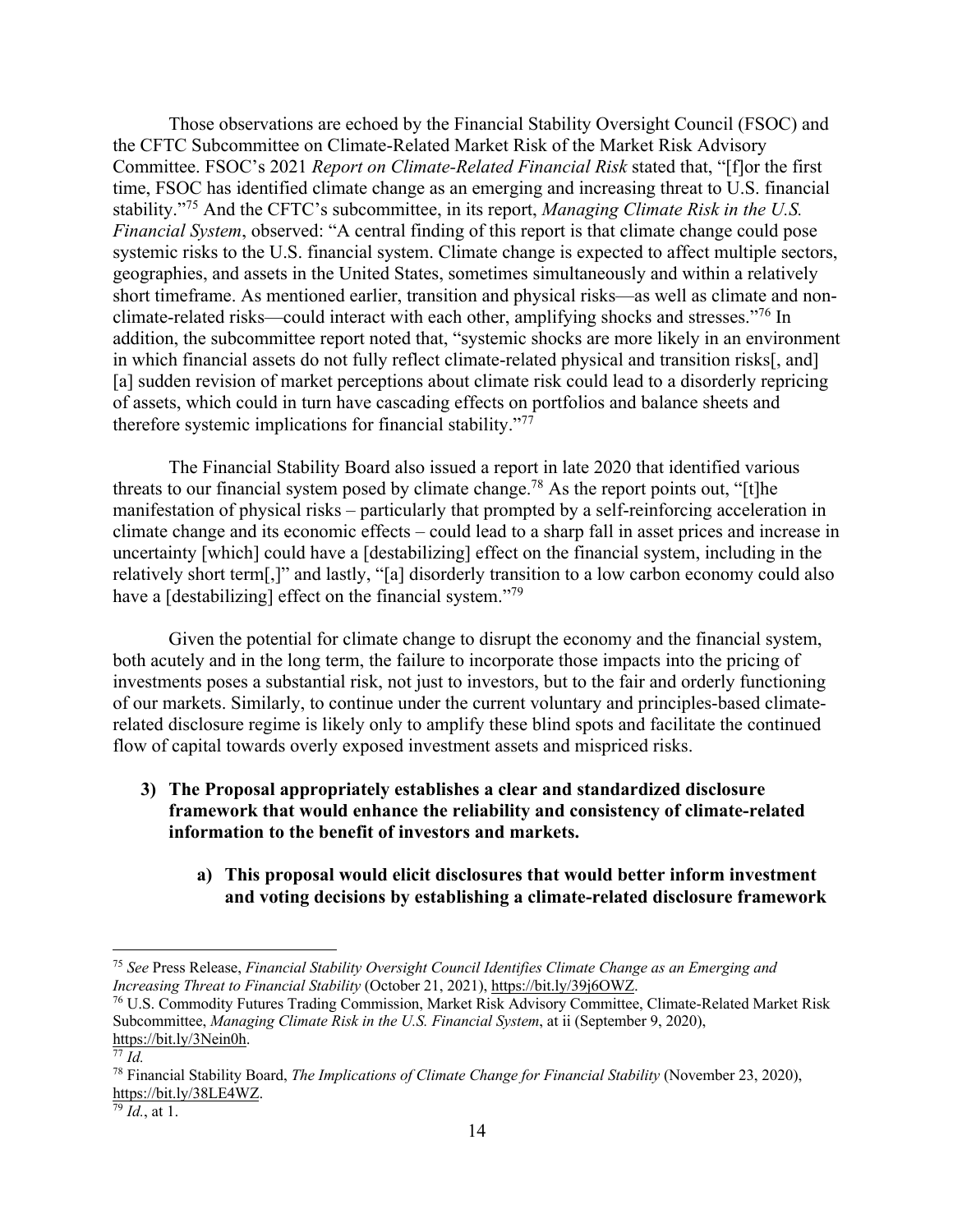### **within Commission rules, based largely on existing and widely accepted third-party climate-related frameworks.**

The Commission's decision to establish enhanced climate-related disclosure requirements within its own rules is, in our view, the most effective approach to eliciting decision-useful information in a way that prioritizes reliability and usability.<sup>80</sup> The Proposed Amendments, built on the foundation of the Commission's 2010 Guidance,  $81$  incorporate robust and specific new climate-related disclosure requirements, made according to a common set of qualitative and quantitative topics. And because the disclosure requirements are written into Regulation S-K and Regulation S-X, and would therefore be included in registrants' publicly available regulatory filings, the proposed framework would provide more reliable and accessible information to investors and markets.

Specifically, the Proposal would "require a registrant to include climate-related disclosure in Securities Act or Exchange Act registration statements and Exchange Act annual reports in a separately captioned 'Climate-Related Disclosure' section and in the financial statements."82 These amendments, as proposed, would effectively formalize and establish regulatory standardization for the growing number of companies that are reporting on their climate and environmental impacts,<sup>83</sup> and perhaps more importantly, for those companies that are not.

Importantly, the Proposal would largely preserve registrants' ability to self-determine many of the climate-related risks and financial impacts which are material to their business. But, unlike the climate-related disclosures contemplated by the 2010 Guidance, the Proposal would require them to be disclosed with sufficient granularity and in such a way (i.e., in a particular location within a registrant's filings and in machine readable format) as to be of sufficient quantity, quality, and accessibility that they would be useful to investors when deciding whether to buy or sell a particular company's securities or how to vote on the securities that investors own.84

<sup>80</sup> *See* CFA, *Comment Letter Re: Public Input on Climate Change Disclosures*, at 61 (June 14, 2021), https://bit.ly/3F9JAhR [hereafter "RFI Comment"].

<sup>&</sup>lt;sup>81</sup> See Proposing Release, at 18 ("The proposals set forth in this release would augment and supplement the disclosures already required in SEC filings. Accordingly, registrants should continue to evaluate the climate-related risks they face . . . as described in the 2010 Guidance.").

<sup>82</sup> *Id.*, at 55.

<sup>83</sup> CDP, *CDP Reports Record Number of Disclosures and Unveils New Strategy to Help Further Tackle Climate and Ecological Emergency* (October 14, 2021), https://bit.ly/3w4r9XH ("The growth in disclosures proves that standardized disclosure works, has global reach and drives environmental action. This should provide further incentive for governments around the world to make environmental disclosure mandatory[.]").

<sup>&</sup>lt;sup>84</sup> *See* Proposing Release, at 69 ("As defined by the Commission and consistent with Supreme Court precedent, a matter is material if there is a substantial likelihood that a reasonable investor would consider it important when determining whether to buy or sell securities or how to vote. As the Commission has previously indicated, the materiality determination is largely fact specific and one that requires both quantitative and qualitative considerations. Moreover, as the Supreme Court has articulated, the materiality determination with regard to potential future events requires an assessment of both the probability of the event occurring and its potential magnitude, or significance to the registrant." [internal citations removed]).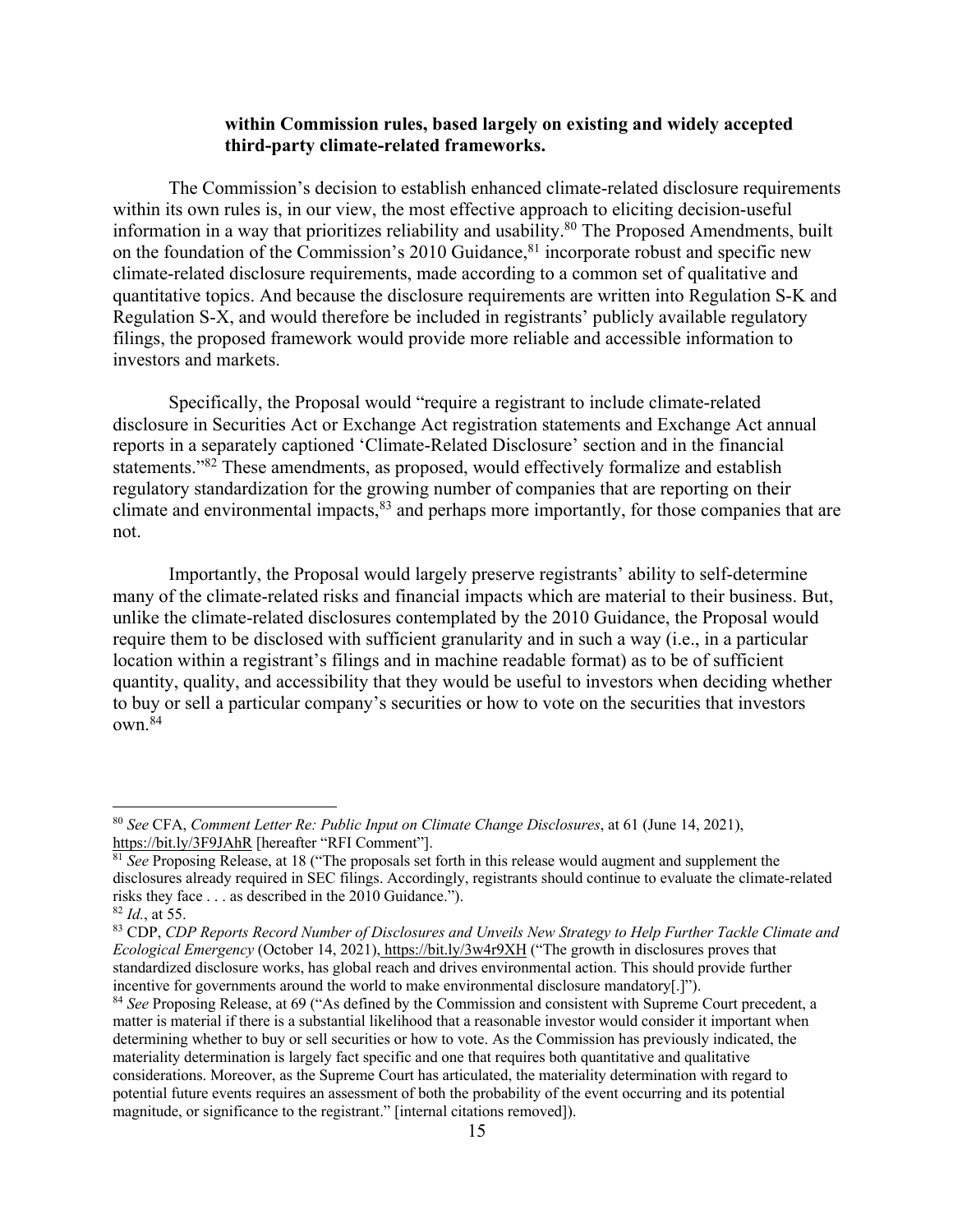Additionally, the Proposal's requirements reflect important "concepts and vocabulary" from both the recommendations of the TCFD and the emissions accounting methodology established by the Greenhouse Gas Protocol (GHG Protocol),  $85$  an approach that many commenters advocated for in letters submitted in response to Acting Chair Lee's RFI. Several major public companies submitted letters reflecting this view.86 Uber's comment, for example, stated that they, "believe the existing reporting and accounting standards developed by the Task Force on Climate-Related Financial Disclosures (TCFD) . . . provide a comprehensive, tested foundation for developing new or enhanced Commission climate disclosure requirements." <sup>87</sup> Uber continued, stating, "[m]any companies have already invested considerable resources in establishing and maintaining voluntary reporting processes based on the TCFD[.]"<sup>88</sup>

The Commission has responded accordingly,<sup>89</sup> as the Proposed Amendments to Regulation S-K largely track the Core Recommendations of the TCFD.<sup>90</sup> And in so doing, the Commission has formalized a view that we share, that "[b]uilding on the TCFD framework should enable companies to leverage the framework with which many investors and issuers are already familiar, which should help to mitigate both the compliance burden for issuers and any burdens faced by investors in analyzing and comparing the new proposed disclosures."91 We applaud the Commission for taking this sensible and prudent approach.

Also, as the Proposal states, "[m]any commenters also recommended that we base any GHG emissions disclosure requirement on the GHG Protocol."92 And while we do not profess to be experts in GHG emissions accounting, we do find it wise and likely of utmost tractability for both investors and registrants that the Commission should base GHG emissions reporting requirements on this "widely-used global greenhouse gas accounting standard[,]" one that "has been broadly incorporated into sustainability reporting frameworks, including the TCFD, Value Reporting Foundation, GRI, CDP, CDSB, and the IFRS Foundation's Prototype."93

In sum, by proposing new disclosure requirements that are based on a fact-specific and objective materiality standard, the Proposal would elicit baseline climate-related disclosures for all registrants while also preserving registrants' ability and autonomy to determine the additional climate-related risks and opportunities which should be disclosed due to their material impacts to

<sup>&</sup>lt;sup>85</sup> *Id.*, at 476, et seq.<br><sup>86</sup> *See, e.g.*, Dow Inc., *Comment Letter Re: SEC Request for Public Input on Climate Change Disclosures*, at 2 (June 4, 2021), https://bit.ly/3NJZMt5; Apple, *Comment Letter Re: Request for Public Input on Climate Change Disclosures*, at 2 (June 11, 2021), https://bit.ly/3ayN4iD; Walmart, *Comment Letter Re: Request for Comment on Climate Change Disclosures*, at 3 (June 11, 2021), https://bit.ly/3x0MpiC; *See also* Proposing Release, at 50 ("Many commenters that supported climate disclosure rules recommended that we consider the TCFD framework in developing those rules. Numerous commenters stated that the Commission should base its climate-related disclosure rules on the TCFD framework either as a standalone framework[.]").

<sup>87</sup> Uber Technologies, Inc., *Comment Letter Re: Public Input on Climate Change Disclosures*, at 2 (April 27, 2021), https://bit.ly/3PLBbpL. 88 *Id.*

<sup>89</sup> *See* Proposing Release, at 36.

<sup>90</sup> *See id.,* at 476, et seq.; *See also* Task Force on Climate-related Financial Disclosures, *Core Recommendations*, https://bit.ly/3x1BwMr.<br><sup>91</sup> Proposing Release, at 49.

 $92$  *Id.*, at 40.

<sup>93</sup> *Id.*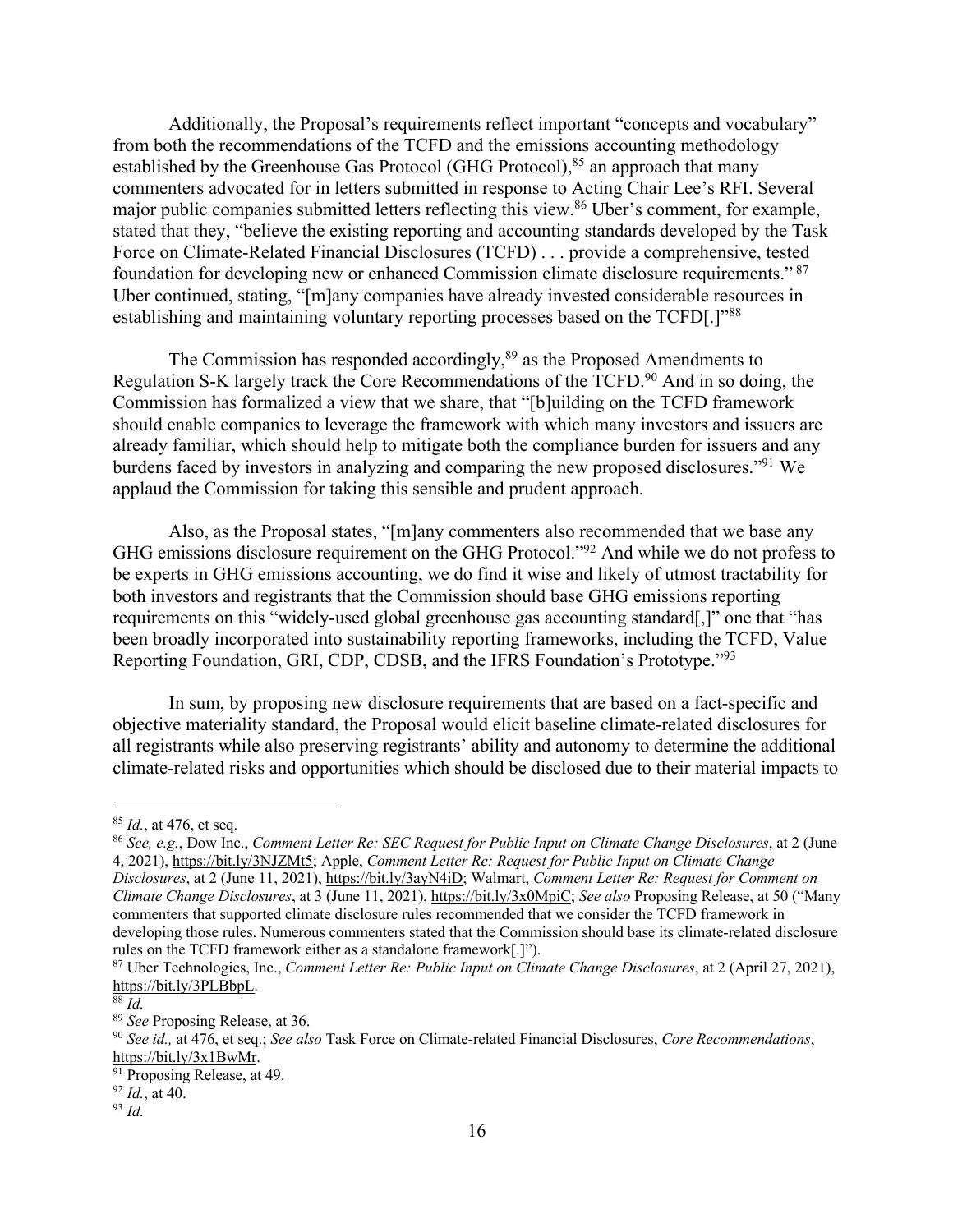their business. Additionally, by requiring disclosure on governance, business strategy, risk management, financial statement metrics, GHG emissions, and targets and goals – the parameters for which are based on widely used and well-understood third-party frameworks – the proposed rules would provide investors with climate-related information that is comparable, reliable, and presented in a way that is already familiar to many, the TCFD and GHG Protocol frameworks being already in significantly widespread use.

# **b) If finalized, the Proposal would enhance the reliability and decisionusefulness of climate-related disclosures by amending Regulation S-K and Regulation S-X to require inclusion of robust climate-related information in registrants' periodic filings and financial statements.**

As we stated in our RFI Comment, "[p]romoting the reliability of ESG-related disclosures must start . . . with moving these disclosures into the existing SEC disclosure framework via amendments to Regulation S-K and Regulation S-X."94 Both retail and institutional investors would benefit from climate-related information that is provided in a consistent location within filings and provided in a similarly presented form as between registrants. Additionally, requiring disclosures in regulatory filings triggers important safeguards that are critical to ensuring the integrity of the disclosures. Chief among these safeguards is the requirement that disclosures made in the financial statements and footnotes to the financial statements are subject to an independent audit. Indeed, "[u]nless a climate-related disclosure is included in the financial statements, it is outside the scope of the audit, which means it is not tested for accuracy, even if it is financial in nature."<sup>95</sup>

As the Commission highlights throughout the Proposing Release, "assurance provided by an independent auditor reduces the risk that an entity provides materially inaccurate information to external parties, including investors, by facilitating the dissemination of transparent and reliable financial information."96 Importantly, audited financial statements not only provide the Commission with an avenue for oversight and enforcement against material misstatements or omissions in regulatory filings, it also enables a private right of action for the investing public. This is an especially important mechanism for guaranteeing the reliability of climate-related disclosures going forward. For private liability to serve as an effective deterrent, however, it is important that the required information be filed, rather than furnished. Requiring that disclosures be filed with the Commission comes with enhanced liability in the form of a separate private right of action under Section 18 of the Exchange Act (distinct from the more frequently asserted liability under Section 10-b).<sup>97</sup> Furthermore, because information that is furnished rather than filed is not automatically incorporated by reference into the registration statements, it may not be subject to the stricter liability standard that applies to registration statements.<sup>98</sup> Finally, information that is furnished is not subject to certain practices related to non-GAAP financial measures that are prohibited in Commission filings.<sup>99</sup> Thus, management's accountability for the

<sup>&</sup>lt;sup>94</sup> RFI Comment, at 62.

<sup>95</sup> Samantha Ross, *The Role of Accounting and Auditing in Addressing Climate Change*.

<sup>&</sup>lt;sup>96</sup> Proposing Release, at 252.

<sup>97</sup> *See* Wilmer Hale, *Keeping Current with Form 8-K*, at 4 (June 2017), https://bit.ly/3Qaq6P1.

<sup>98</sup> *Id.*

<sup>99</sup> *Id.*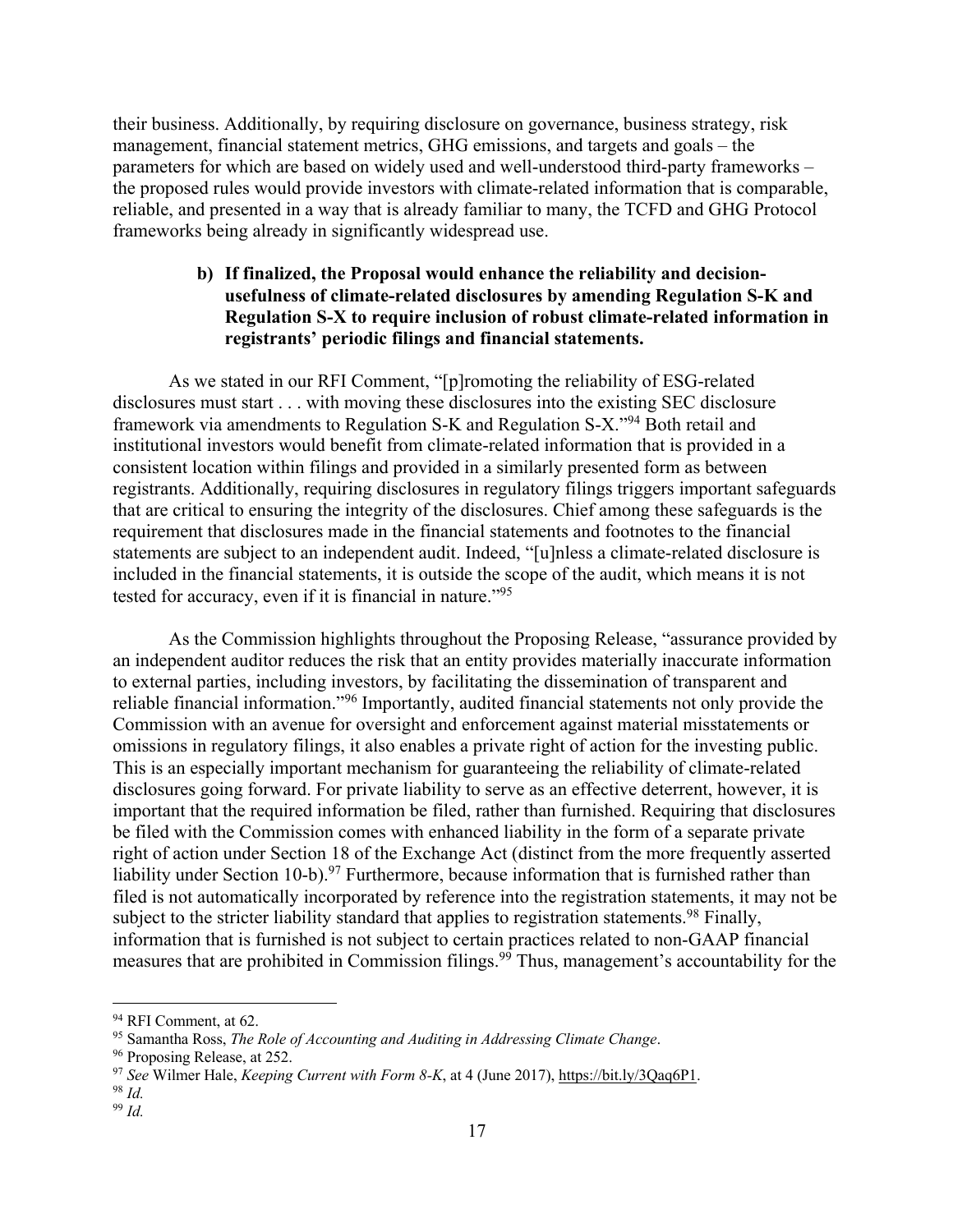accuracy of those disclosures, while not entirely eliminated, is dramatically reduced when the information is furnished rather than filed. By requiring climate-related disclosures to be filed with the Commission, rather than simply furnished, the Proposal would therefore help ensure an appropriate level of accountability for the accuracy and reliability of these disclosures.

There are also practical reasons to include the disclosures in Regulation S-K and Regulation S-X mandated filings. Many companies already include some ESG-related disclosures in them. For example, climate change disclosures may be found not only in the discussion of risk factors and the MD&A, but also in the description of business and the discussion of legal proceedings. Human capital disclosures are included in the description of business.100 In our RFI Comment, we recommended that "new mandatory ESG-related disclosures should be designed to build on and improve the quality of those current disclosures," and we are encouraged that the Commission has proposed to do so.

In addition, under the proposed rules, climate-related disclosures would be required to use Inline XBRL structured data language.<sup>101</sup> Tagging of climate-related disclosures would greatly benefit investors by making them more readily available for analysis, comparison, and filtering, among other reasons. Tagging offers significant benefits to both institutional and retail investors. The former may be able to use the tagged data to set up proprietary systems to compare companies with regard to risks or issues of particular importance to them. Even retail investors who do not have the same capacity to conduct that analysis directly would still benefit from tagging if, as we expect, independent third parties use the data to analyze companies' performance on climate-related criteria and communicate their findings broadly to the investing public. By enhancing the ability to conduct data analysis and comparison, Inline XBRL tagging helps to create more accountability around disclosures, provides more actionable information to investors and markets, and facilitates better capital allocation and financial system stability.

#### **i) Reg S-K requirements:**

Turning to the proposed Regulation S-K amendments, the Proposal would require registrants to identify climate-related risks likely to have a material impact on a registrant's business or financial statements over the short, medium, and long-term and describe the actual and potential impacts of those risks on their business,  $102$  and to include this information in a "separately-captioned 'Climate-Related Disclosure' section" of filings made pursuant to Regulation S-K<sup>103</sup> According to the Proposal, climate-related risks are those that include, in part, "the actual or potential negative impacts of climate-related conditions and events on a registrant's consolidated financial statements." For each registrant, the Proposal would also supplement narrative climate-related disclosures with the disclosure of a registrants'

<sup>100</sup> RFI Comment, at 61.

<sup>101</sup> *See* U.S. Securities & Exchange Commission, *Inline XBRL*, online resource, https://bit.ly/3GZQY0f ("Inline XBRL is a structured data language that allows filers to prepare a single document that is both human-readable and machine-readable, so that filers need only prepare one Inline XBRL document rather than generate an HTML document of their financial statement information or risk/return summary information and then tag a copy of the data to create a separate XBRL exhibit. For data users, Inline XBRL provides an easier way to view, access, and explore the contextual information of the underlying data.").

<sup>102</sup> Proposing Release, at 55.

<sup>103</sup> *See id*, at 357.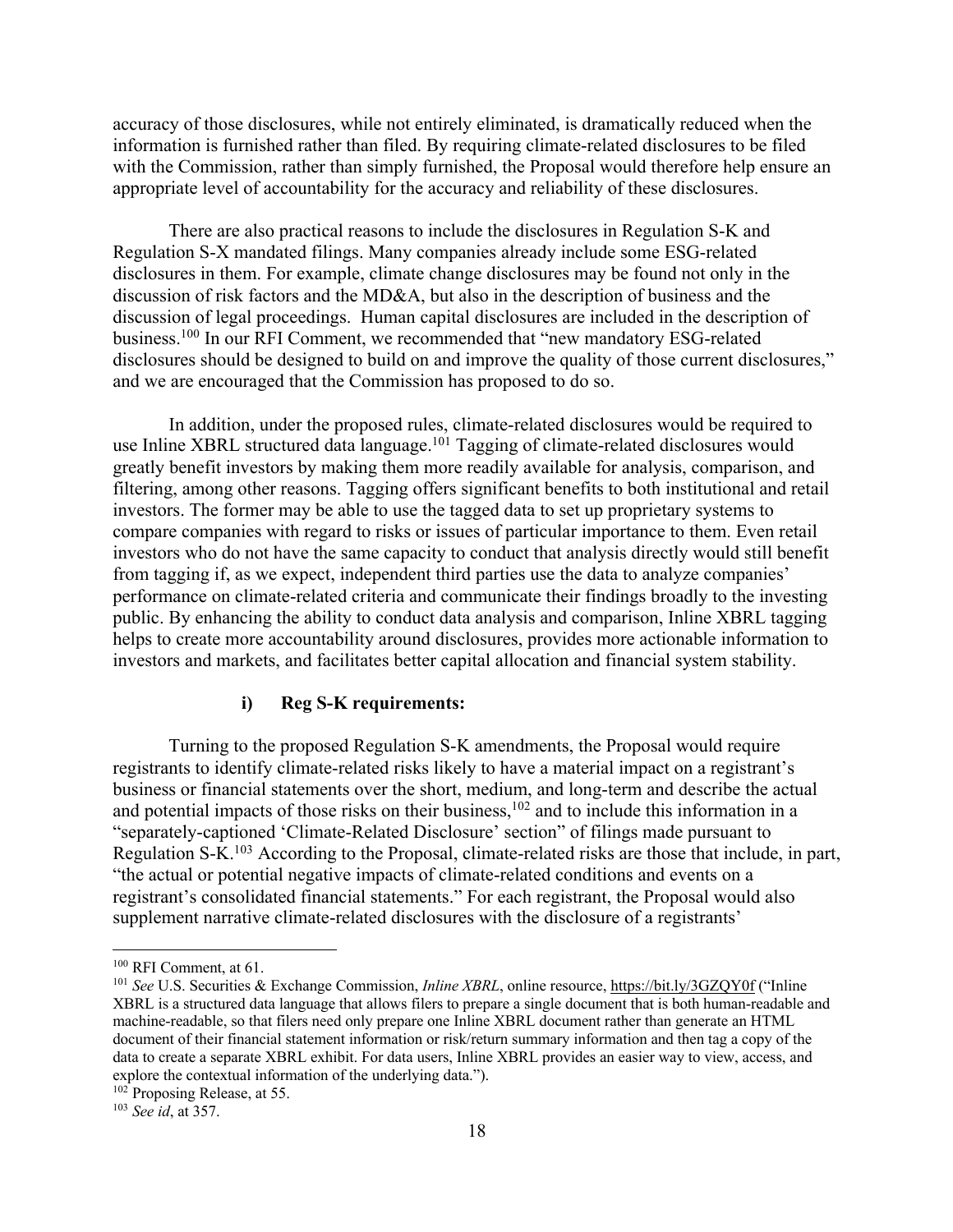disaggregated GHG emissions, to be included in the same separately-captioned Climate-Related Disclosures section to Regulation S-K filings. Certain registrants must also include an attestation report attesting to the accuracy of disclosed scope 1 and scope 2 GHG emissions.104

More specifically, pursuant to the Proposed Amendments to Regulation S-K, registrants would be required to make disclosures relating to the following topics: climate-related impacts to strategy, business model, and outlook; governance by registrants' boards of directors and management of climate-related risks; risk management process for identifying, assessing, and managing climate-related risks; GHG emissions metrics; attestation of scopes 1 and 2 emissions disclosures; and climate-related targets and goals.<sup>105</sup> The Proposed Amendments also enumerate detailed subtopics within each of the broader topics listed above, providing registrants with a robust framework to guide their climate-related disclosures.<sup>106</sup>

The result of these proposed enhancements would be that investors could better identify and assess how climate-related risks may affect a registrant's businesses and operations, its strategic and financial planning, its supply chain management, its adaptation and mitigation activities, its climate-related research and development, its acquisitions and divestments, and finally, would provide a critical view into a registrant's access to capital. Investors would gain insight into how climate-related risks may serve as an input to the registrant's financial planning process and the time period(s) used for this process, which could allow investors to assess a registrant's financial performance (e.g., revenues, costs) and financial condition (e.g., assets, liabilities) in the face of a changing climate and increasing climate-related risks, both physical and transition risks. With better climate-related information, investors would be better equipped to independently assess the quality of registrants' climate-related risk management practices. Registrants and investors alike would also be better informed of alignments or misalignments between investors' and registrants' preferences, priorities, and specific time horizons, which could ultimately facilitate better investor relations and more efficient stakeholder communication.

Further, as a result of climate-related governance disclosures, investors would be better able to understand and evaluate the organizational processes and systems that registrants employ to inform management of climate-related risks, and similarly, how management monitors and manages those climate-related risks. More specifically, investors would be better equipped to monitor and oversee management's actions with respect to climate change, including how they assess risk, implement risk management policies and performance objectives, review and approve climate-related investments, and oversee major capital expenditures, acquisitions, and divestitures.

Additionally, the Proposal identifies certain activities that would trigger further disclosure. For example, if a registrant uses carbon offsets or renewable energy credits (RECs), the proposed rules would require it to disclose specific information around the role that the

<sup>&</sup>lt;sup>104</sup> *See id*, at 47 ("The proposed rules would require an accelerated filer or a large accelerated filer to include, in the relevant filing, an attestation report covering, at a minimum, the disclosure of its Scope 1 and Scope 2 emissions and to provide certain related disclosures about the service provider.").

<sup>105</sup> *See id*, at 476, et seq.

<sup>106</sup> *See id.*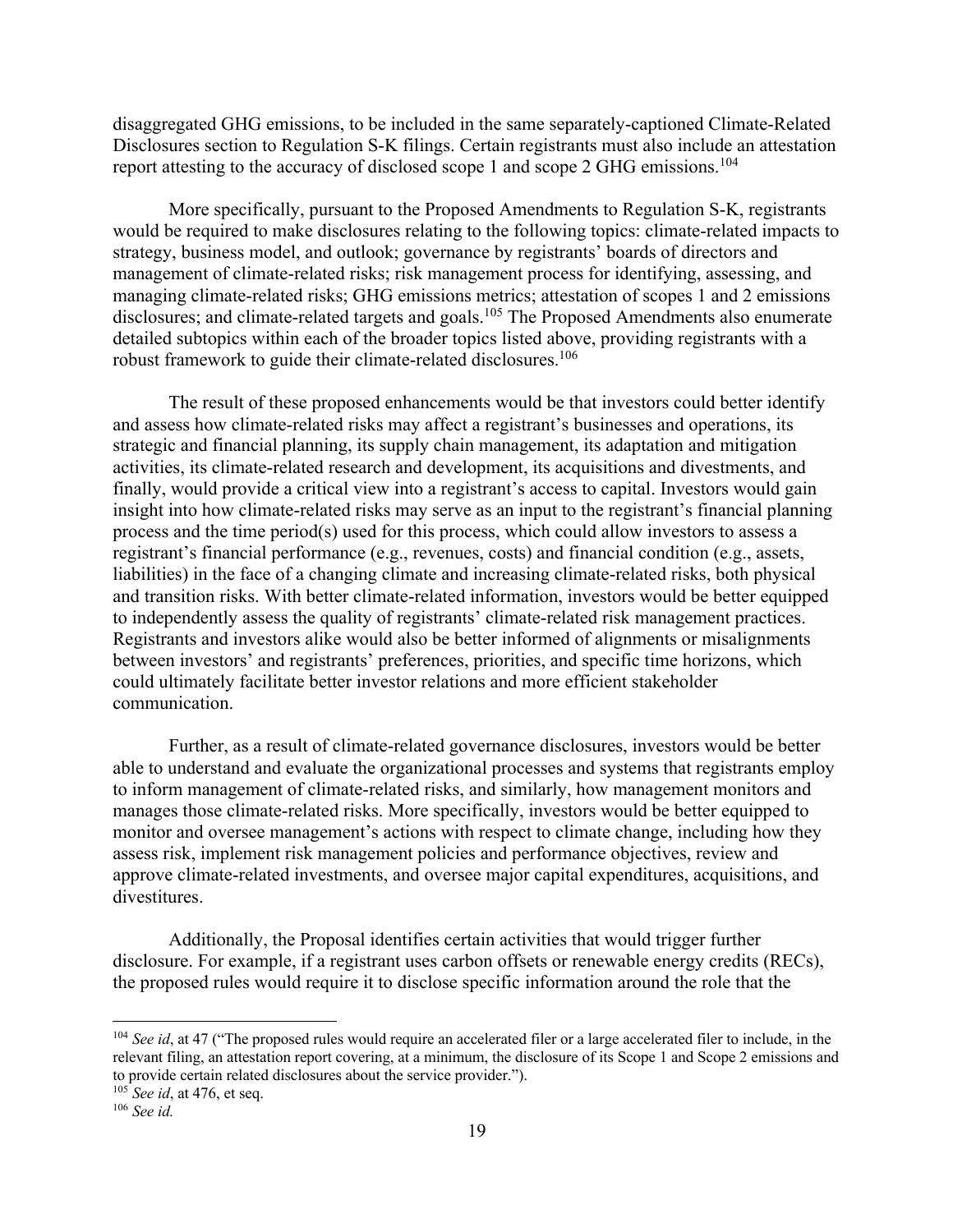offsets/RECs play in the registrant's climate-related business strategy. The same would occur if a registrant uses an internal carbon price, i.e., the Proposal would require "information around the boundaries for measurement of overall CO2e, the price per metric ton of CO2e, as well as how the total price is estimated to change over time, if applicable." And, "to the extent that the registrant uses analytical tools such as scenario analysis, the proposed rules would require a description of those analytical tools, including the assumptions and methods used."<sup>107</sup>

In our RFI Comment, we recommended that the Commission issue requirements for registrants to disclose "risk analyses, risk management strategies and methodologies, the costs to issuers represented by these risks, and the climate change-related assumptions and conclusions used by issuers in determining these risks and associated impacts."<sup>108</sup> The Proposal nearly accomplishes the full breadth of this recommendation, but does stop short of requiring all registrants to disclose the climate scenario analysis that they use to draw conclusions about their risk exposure to climate change. And while we encourage the Commission to consider whether the rules should be expanded to include specific disclosure requirements with respect to the climate change scenarios and assumptions on which registrants base conclusions about their risk exposure, we also view the Commission's decision to require these disclosures only if a registrant has engaged in this activity to be a reasonable and thoughtful alternative. The Commission's decision on this point represents a sensible calculus that balances the benefits of enhanced climate-related disclosures with the costs of certain activities to registrants, especially smaller reporting companies.

Similarly, we also support and agree with the Commission's decision to require disclosure of all registrants' scopes 1 and 2 GHG emissions. This information is critical for investors; it would allow for better understanding of registrants' vulnerabilities to climate risks (particularly transition risks), facilitate better benchmarking of registrants' progress toward meeting emissions targets or other climate-related commitments, and provide a better view of how registrants may be contributing to climate-related risks in our markets and financial systems.<sup>109</sup> We discuss certain specifics, and areas for possible further enhancement, of the Proposal's GHG emissions disclosure requirements in more detail below.<sup>110</sup>

#### **ii) Reg S-X requirements:**

The Proposal would "amend Regulation S-X to require a registrant to include disaggregated information about the impact of climate-related conditions and events, and transition activities, on the consolidated financial statements included in the relevant filing, unless such impact is below a specified threshold."<sup>111</sup> These new disclosure requirements would operate in conjunction with, and be informed by, the enhanced disclosures made pursuant to Regulation S-K, as discussed above. Specifically, the disclosures would be required in any filings that include disclosures made pursuant to the Regulation S-K amendments (and that also

<sup>107</sup> *Id.*, at 357-8.

<sup>108</sup> RFI Comment, at 32.

<sup>109</sup> *See* Proposing Release, at 155.

<sup>110</sup> *See* Section (3)(b)(iii), et seq.

<sup>&</sup>lt;sup>111</sup> Proposing Release, at 123.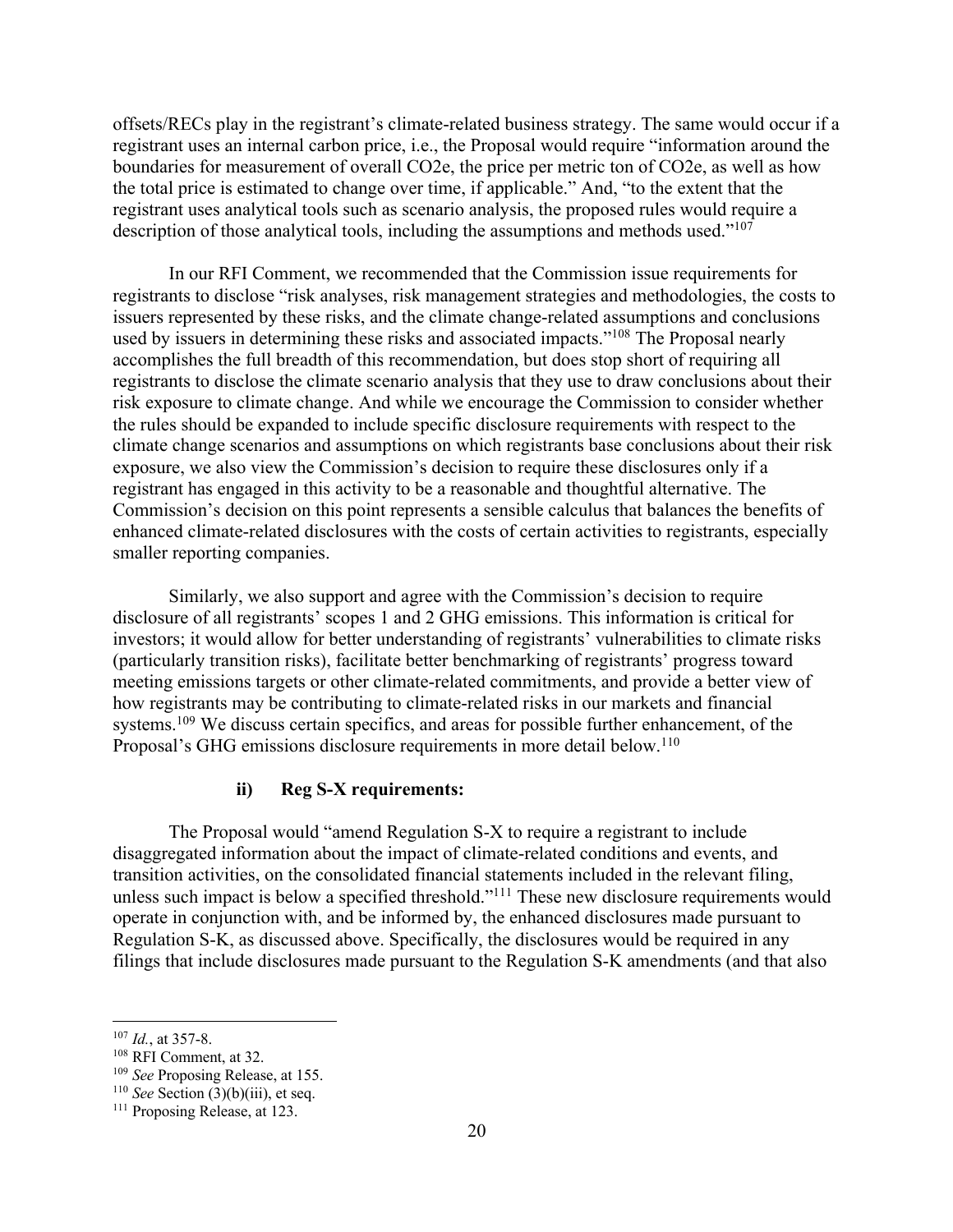requires the registrant to include audited financial statements),  $112$  and where registrants find that a particular line item in their audited financial statements would be impacted (by at least one percent of the value of that line item) by that climate-related risks. So, not only would investors gain a view of the climate-related risks to a registrant's business, they would also see the projected financial impacts of these risks in a note to the financial statements.113

Regulation S-X disclosures would generally fall under the following three categories of climate-related information: financial impact metrics; expenditure metrics; and financial estimates and assumptions.<sup>114</sup> For each type of financial statement metric, the proposed rules would require the registrant to describe how it derived the metric, including a description of significant inputs and assumptions used, and if applicable, policy decisions made by the registrant to calculate the specified metrics.<sup>115</sup>

Required disclosures would also include: contextual information; financial impacts of severe weather events and other natural conditions; financial impacts related to transition activities; expenditure to mitigate risks of severe weather events and other natural conditions; expenditure related to transition activities; financial estimates and assumptions impacted by severe weather events and other natural conditions; financial estimates and assumptions impacted by transition activities; impact of identified climate-related risks; and impact of climate related opportunities.<sup>116</sup> The Proposal provides that registrants would be required to include financial information from consolidated subsidiaries and clarifies that a "registrant would be required to apply the same set of accounting principles that it is required to apply in preparation of the rest of its consolidated financial statements included in the filing, whenever applicable."117

The TCFD states in its implementation guidance that, "[b]etter disclosure of the financial impacts of climate-related risks and opportunities on an organization is a key goal of the Task Force's work."118 Thus, mandating climate-related disclosures in Regulation S-X would help to ensure that companies continue to disclose the financial and other business effects of their climate-related risks and risk management decisions over time, which is essential if investors and other users of financial statements are to receive concrete and comparable information with which to make their decisions. In our view, the framework that the Commission has developed to guide climate risk disclosure, and to require registrants to clearly indicate and explain how those risks impact their financial statements, is prudent, well-designed, and consistent with the Commission's other reporting requirements for financial performance and position.

Additionally, and most importantly, by requiring registrants to include climate-related information in their financial statements, this information would be subject to audit. The abovecited report from the Center for American Progress (CAP) on the role of accounting and auditing

<sup>117</sup> *Id.*, at 118.

<sup>&</sup>lt;sup>112</sup> *See id.*, at 116. ("For example, the climate-related note to the financial statements would not be required in a Form 10-Q filing.")

<sup>113</sup> *See id.,* at 471.

<sup>114</sup> *See id.*, at 53.

<sup>115</sup> *Id.*, at 117.

<sup>116</sup> *See id.*, at 471, et seq.

<sup>118</sup> Task Force on Climate-related Financial Disclosures, *Recommendations of the Task Force on Climate-related Financial Disclosures*, at 8 (June 2017), https://bit.ly/3aqV2uc.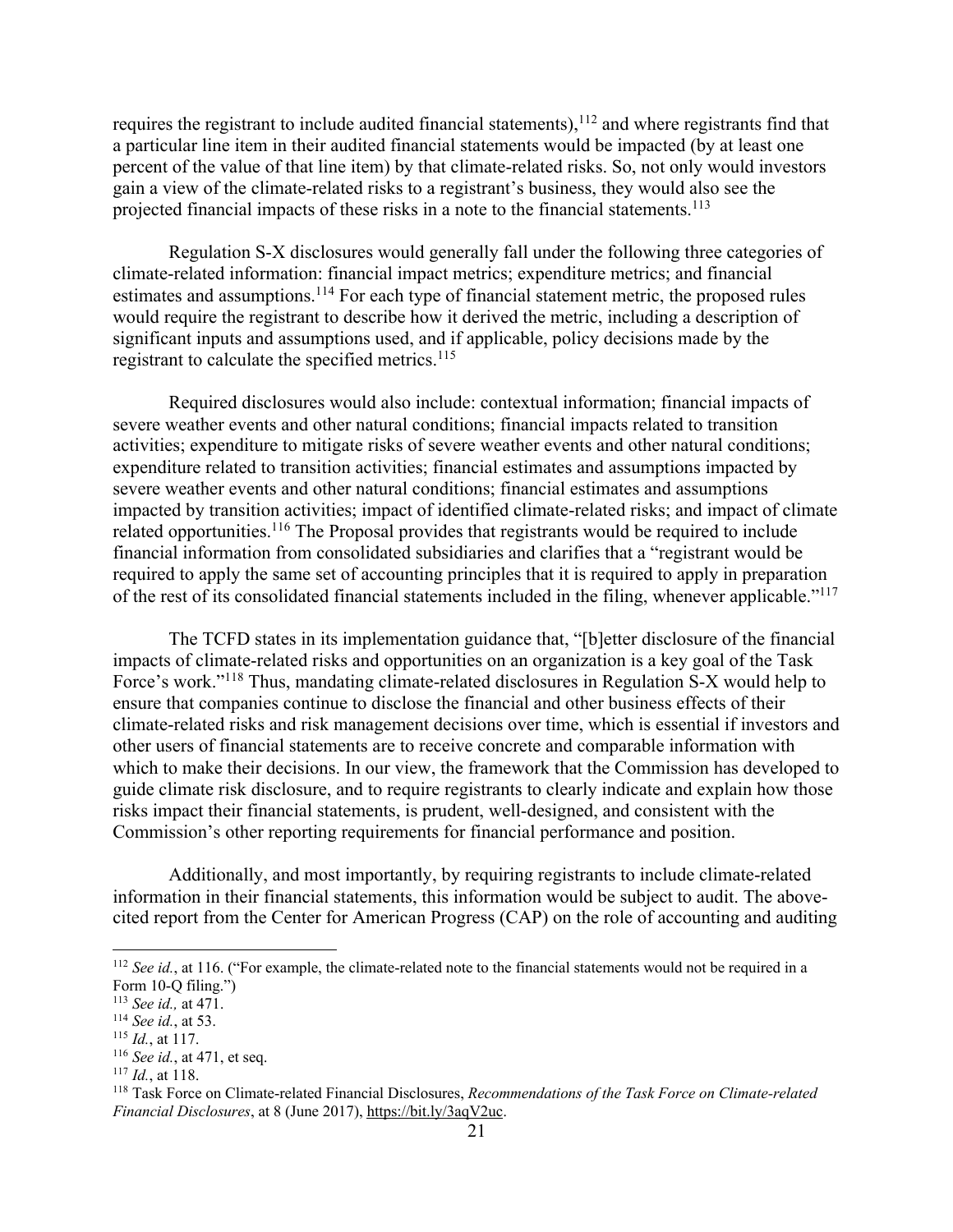in the climate disclosure context pointed to several important considerations for Commission rulemaking on this subject.<sup>119</sup> Namely, a well-conducted audit has the potential to bring greater rigor to climate-related disclosures because of the auditor's "inside access to management records" and "opportunity to probe, test, and challenge all of managements' assertions" in the financial statements, "including both line items and footnote disclosure."120 As the CAP report explains, "[a]uditors can play a key role in probing companies' accounts in a way that disciplines disclosure and strengthens the through line from the physical risks of climate change and the economic impact of the global energy transition to the estimates that underlie the company's current financial results and position."

Because of the critically important role entrusted to auditors to ensure the accuracy of financial disclosures, we are encouraged by and supportive of the Commission's proposal to require climate-related financial information to be reflected and described in registrants' audited financial statements.

## **iii) The Proposal would require certain registrants to obtain an attestation report for disclosed scopes 1 and 2 GHG emissions to ensure accuracy and comparability of the information.**

The Proposal would require registrants that are large accelerated filers and accelerated filers to provide an attestation report for the registrant's scopes 1 and 2 GHG emissions disclosures, including certain related disclosures about the provider of attestation services.<sup>121</sup> Providing attestation reports for scopes 1 and 2 emissions disclosures would be particularly important for ensuring the reliability, accuracy, and comparability of quantitative GHG emissions information. Additionally, as stated in the Proposal, "subjecting climate-related disclosures to assurance would require the assurance provider to assess the risk of material misstatements related to the estimates and judgments, including through evaluation of the method of measurement and reasonableness of the assumptions used, and an understanding of management's risk management processes, including the risks identified and the actions taken to address those risks."122

The proposed rules would require the attestation report to identify, among other things, the criteria against which the subject matter was measured or evaluated, the level of assurance provided, the nature of the engagement, the attestation standard used, and whether the attestation engagement is subject to oversight and record-keeping.123 Because the proposed rules do not prescribe a particular attestation standard, the standard used must meet certain objective criteria and "the standard used must be publicly available at no cost and have been established by a body or group that has followed due process procedures, including the broad distribution of the framework for public comment."124 The proposed rules would also require that the attestation report be prepared and signed by a provider with expertise in GHG emissions accounting, and

<sup>119</sup> *See* Samantha Ross, *The Role of Accounting and Auditing in Addressing Climate Change*. 120 *See id.*

<sup>121</sup> *See* Proposing Release, at 47.

<sup>122</sup> *Id.*, at 379.

<sup>123</sup> *See id.*, at 497.

<sup>124</sup> *Id.*, at 266.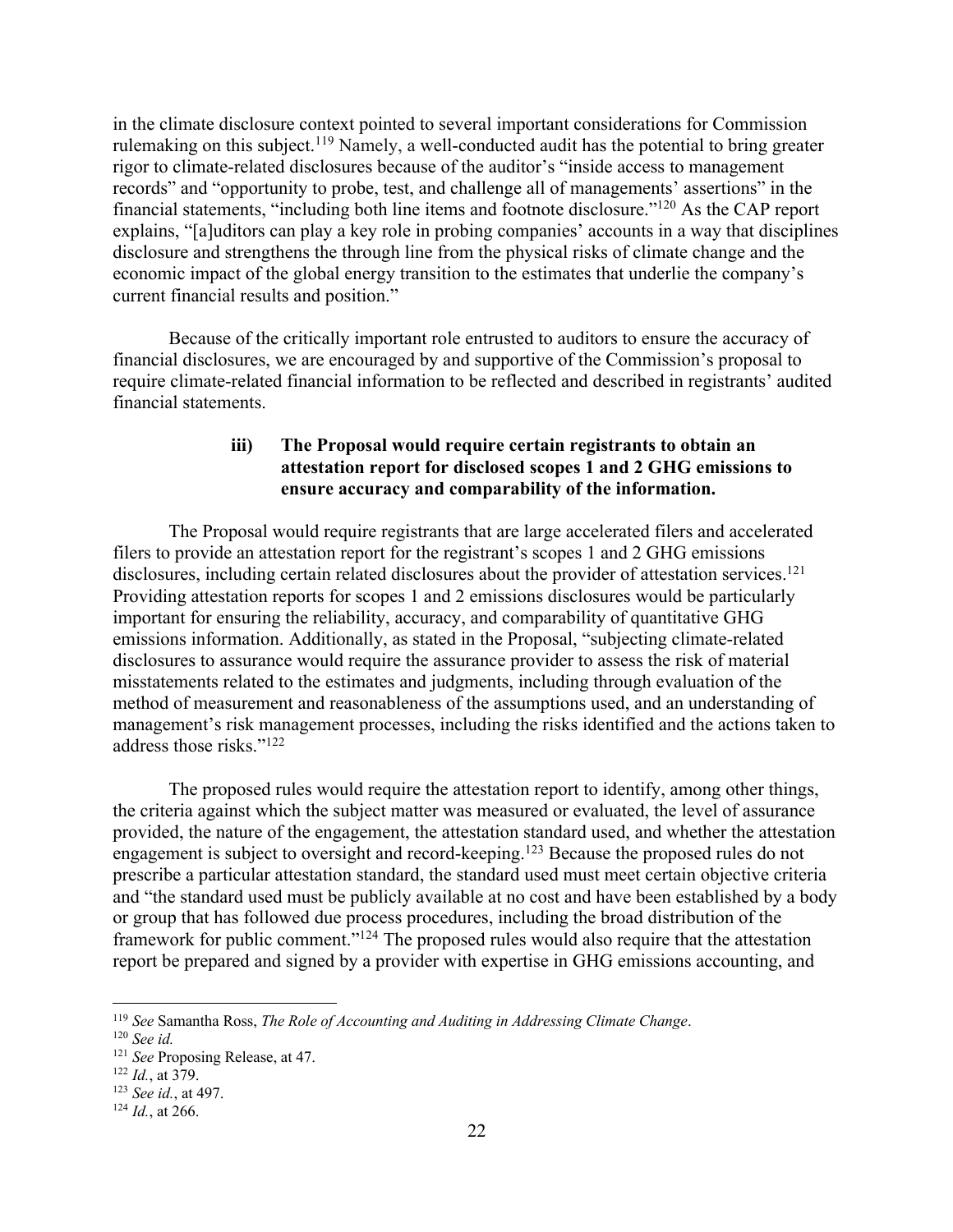that the provider is independent from the registrant and any of its affiliates, for whom it is providing the attestation report. These qualification and independence requirements should help ensure that the attestation provider can exercise informed, objective, and impartial judgment.

We agree, as the Proposal states, that, "[b]y eliciting disclosure with respect to the procedures undertaken by the attestation provider, such as inquiries and analytical procedures, and the methodology used in the attestation process, the proposed provision would enhance the transparency of the GHG emissions attestation quality, thus allowing investors to gain a better understanding of the emission related information[, which] could help investors process emission related information more effectively."125 We also agree with the Proposal's assessment that required attestation of registrants' GHG emissions is a reasonable and attainable standard by which many registrants already adhere to some extent.<sup>126</sup>

The independence, oversight and record-keeping, and disclosure requirements, as relating to attestation and assurance of emissions information, are critical to the reliability and utility of the information contained in registrants' disclosures and accompanying attestation reports. Our RFI Comment emphasized the importance of independence and oversight with respect to the accounting and auditing processes for registrants' financial statements. In our comment, we also identified several significant shortcomings that have plagued the accounting profession.<sup>127</sup> We encourage the Commission to benefit from these observations, apply lessons learned, and to proactively employ strong investor-focused protections in its attestation framework for GHG emissions disclosure.

# **iv) If the Proposal is finalized as is, Commission rules would include phase-in periods for emissions attestation and assurance and would provide a safe harbor for certain disclosures made regarding Scope 3 emissions. The Commission should reconsider limiting these accommodations where appropriate.**

The proposed rules would also provide specific transition periods for providing attestation reports and would phase in assurance requirements for them, with the associated level of assurance for emissions attestation reporting becoming more stringent in subsequent reporting years.128 The Proposal states that its timelines are designed to alleviate the costs and burdens of the new disclosure requirements. We agree that the Proposal appropriately considers the compliance burdens that accompany new disclosure requirements. But, as a general matter, the importance to investor protection and the public interest of eliciting all material information, including scope 3 emissions information, with reasonable assurance of accuracy, shouldn't be overlooked or sidestepped for the sake of compliance burdens alone. Thus, we ask that the

<sup>125</sup> *Id.*, at 381.

 $126$  In support of the Proposal's provisions relating to attestation, the Commission's proposal points to evidence it's possible to provide assurance: "80 percent of S&P 100 companies currently subject certain items of their ESG information, including climate-related disclosures such as greenhouse gas emissions, to some type of third-party assurance or verification. And more than half of S&P 500 companies had some form of assurance or verification over ESG metrics, including GHG emissions metrics." (*citing* Center for Audit Quality, *Comment Letter Re: Public Input Welcomed on Climate Change Disclosures*, at 7 (June 11, 2021), https://bit.ly/3zgt2Uo.). <sup>127</sup> *See* RFI Comment, at 68-70.

<sup>128</sup> *See* Proposing Release, at 47.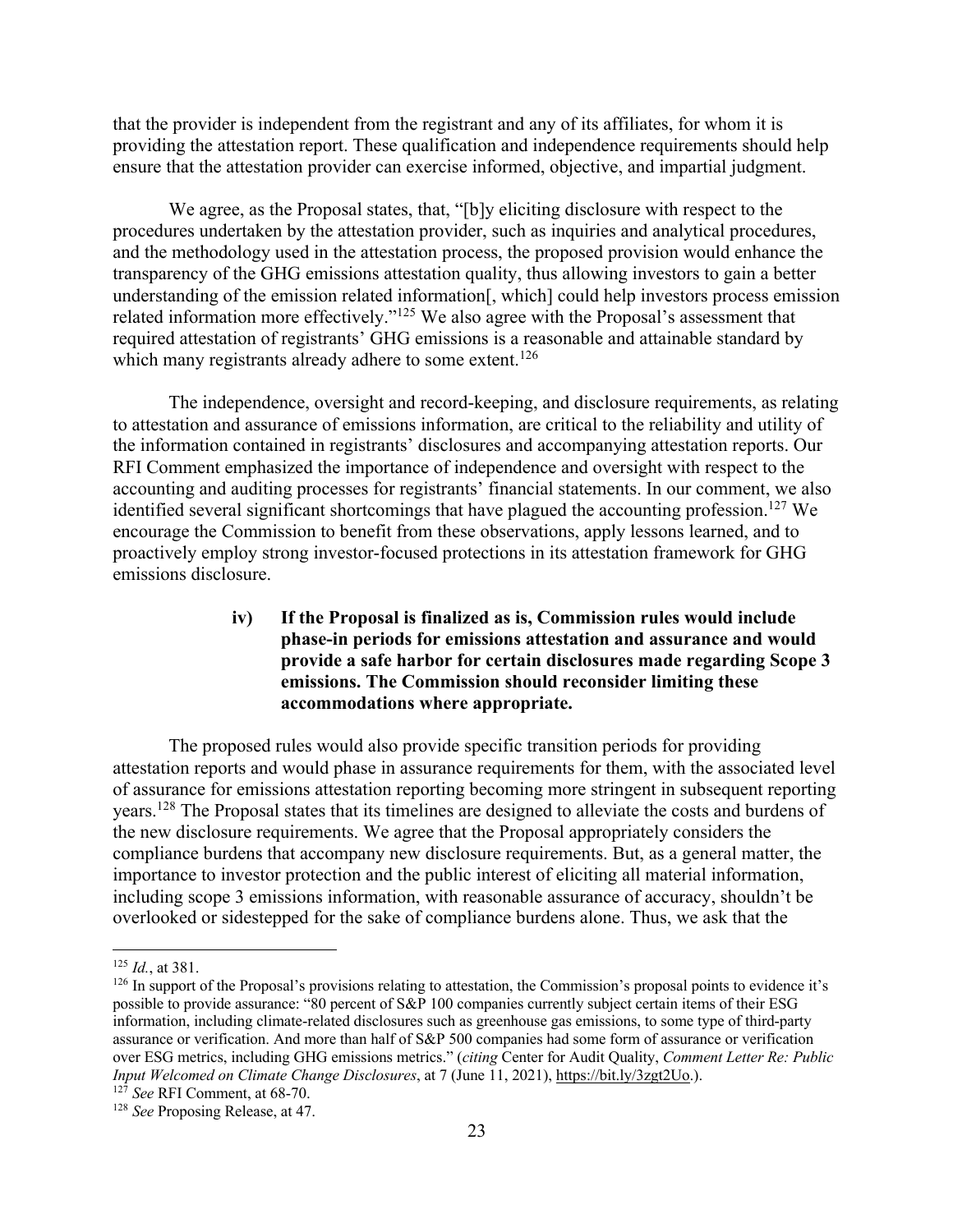Commission reconsider: whether strengthening the Proposal's rules for attestation of GHG emissions to require reasonable assurance from the start would be appropriate; requiring inclusion of scope 3 emissions information in registrants' GHG emissions attestation reports; and limiting the duration of the currently proposed scope 3 emissions safe harbor. Our principal considerations revolve around whether these measures and their associated benefits to investors would outweigh their costs, and we think they likely do.

Beginning with the level of assurance for disclosed emissions required of a registrant, we are of the view that reasonable assurance, as opposed to limited assurance, would enhance the reliability of GHG emissions information, which would then also enhance the reliability of the other proposed climate-related risk disclosures under both Regulation S-K and Regulation S-X. As the above-cited CAP report observes about current, voluntary GHG emissions disclosure, "[e]normously important investment decisions are made based on what companies say about their GHG emissions[, and] [y]et investors must take those assertions on faith alone."129 That principle, that prudent investment decision-making is impeded by potentially unreliable information, should also guide the Commission's rulemaking here. And where GHG emissions data can be made more reliable, that path should be taken. For that reason, we believe that requiring reasonable assurance of the accuracy of a registrant's GHG emissions (and assurance of the sufficiency of the processes relied upon to calculate those emissions) would be of great benefit to investor decision-making and to the overall quality of climate-related disclosures.

Relating to scope 3 emissions, as we stated in our RFI Comment,<sup>130</sup> while we recognize the associated challenges of reporting scope 3 emissions, we also consider this information to be squarely relevant to investors' ability to analyze climate-related risks and impacts, especially transition risks, and disclosure of this information should be required under the Commission's rules. We are therefore strongly supportive of the Commission's decision to mandate scope 3 emissions disclosure where that information is material to investors. However, we are also of the view that where this information is required to be disclosed, registrants should be required to do all that is reasonably possible to provide assurance of its accuracy. We appreciate that, as the Proposal points out, there are considerations that are unique and specific to scope 3 emissions, namely that disclosure of accurate scope 3 emissions relies heavily on accurate accounting and disclosure of GHG emissions from external entities and third parties organizations.<sup>131</sup> Nonetheless, as the Proposal prudently observes, "[s]cope 3 emissions disclosure is an integral part of both the TCFD framework and the GHG Protocol, which are widely accepted[, and] [i]t also has been widely recognized that, for some companies, disclosure of just Scopes 1 and 2 emissions could convey an incomplete, and potentially misleading, picture."<sup>132</sup>

<sup>129</sup> Samantha Ross, *The Role of Accounting and Auditing in Addressing Climate Change*.

<sup>130</sup> *See* RFI Comment, at 35.

<sup>131</sup> *See* Proposing Release, at 221 ("While we are not proposing a broad safe harbor for all climate-related disclosures, many of which are similar to other business and financial information required by Commission rules, we are proposing a targeted safe harbor for Scope 3 emissions data in light of the unique challenges associated with this information. The proposed safe harbor would provide that disclosure of Scope 3 emissions by or on behalf of the registrant would be deemed not to be a fraudulent statement unless it is shown that such statement was made or reaffirmed without a reasonable basis or was disclosed other than in good faith."). <sup>132</sup> *Id.*, at 182.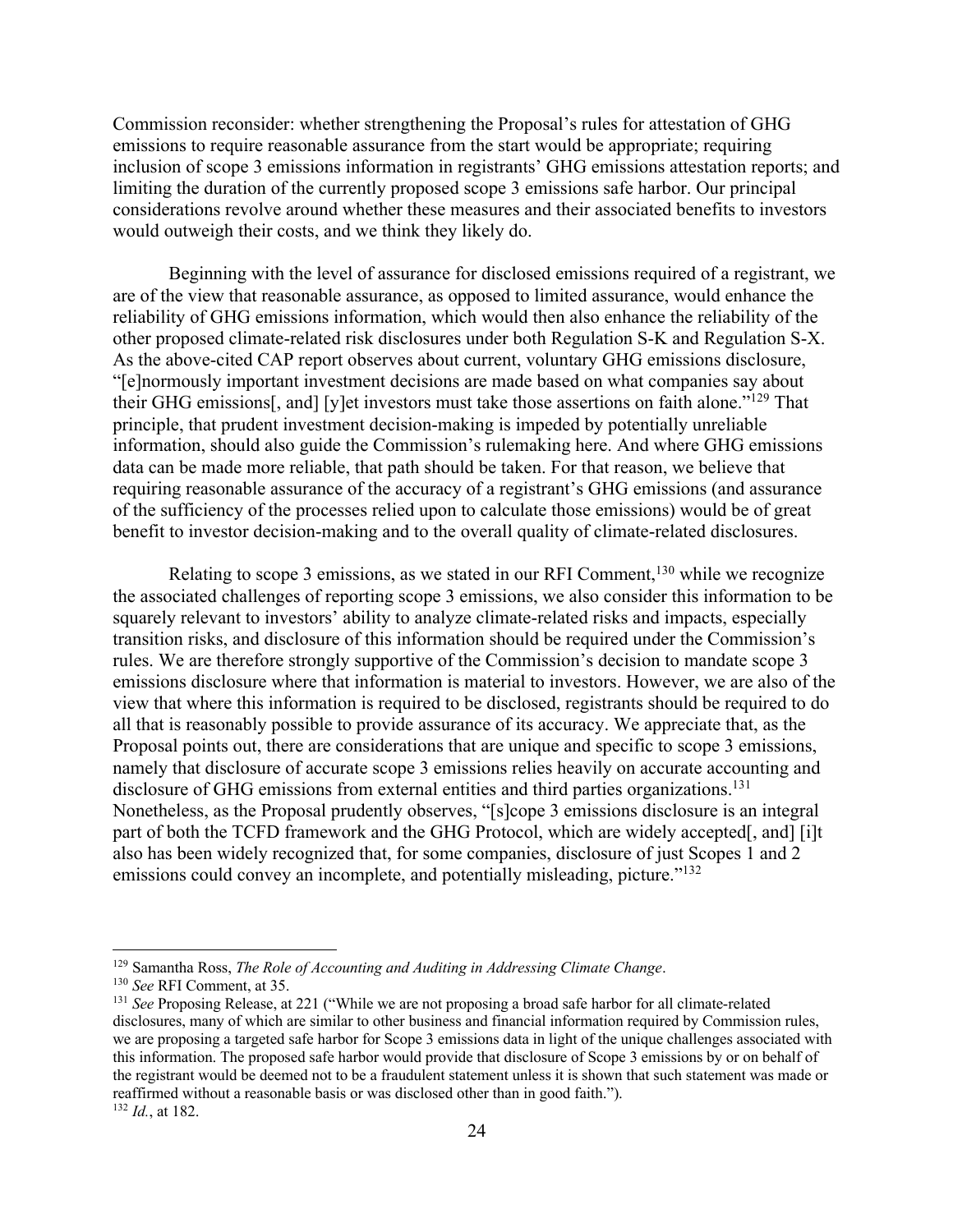It therefore seems appropriate to include scope 3 emissions in a registrant's attestation report, thereby providing an additional level of assurance that this information is accurate and that the methods used to calculate it are sufficient.

Similarly, as stated in our RFI Comment (in the context of whether climate-related disclosures should be furnished or filed), $133$  we expressed serious skepticism at the use of safe harbors for disclosures made under Commission rules for climate disclosure. We therefore ask that if the final rule retains the proposed safe harbor for scope 3 emissions, that the Commission consider whether this safe harbor should be retired/sunsetted at a point in time deemed reasonable and appropriate, as determined by the Commission.

Finally, the Proposal seeks comment on whether to exclude Securities Act registration statements filed in connection with a registrant's initial public offering, asking, "[w]ould such an accommodation help address concerns about the burdens of transitioning to public company status?" It is our view that companies that are going public should be held to the same reporting and disclosure requirements of all other public companies. The Proposal includes a safe harbor with limited reach, phase-in periods for compliance, and reasonable boundaries for disclosure, and the Commission should not expand or loosen these accommodations.

#### **4) The Commission is properly exercising its authority to meet the needs of investors and markets and should move forward with the Proposal.**

**a) The Commission has both the responsibility and the authority to elicit material, decision-useful climate-related disclosures from registrants.134**

As we discussed above, the Commission's proposal is a thoughtful and reasonable regulatory response to growing calls from investors for better information about the risks faced by their investments and what registrants are doing to manage them. And because disclosure is a principal mechanism with which the Commission carries out its investor protection mandate, as one comment letter to this Proposal states, "[t]he Commission's statutory authority over disclosure is broad."135 Then Commission Chair Jay Clayton said it well in 2018, "[d]isclosure is at the heart of our country's and the SEC's approach to both capital formation and secondary liquidity[, and] [a]s stewards of this powerful, far reaching, dynamic and ever evolving system, a key responsibility of the SEC is to ensure that the mix of information companies provide to investors facilitates well-informed [decision-making]."136 And as we stated in our RFI Comment, when "information is not . . . being disclosed in a consistent, decision-useful form[,] [t]his gap

<sup>133</sup> *See* RFI Comment, at 65.

<sup>134</sup> *See* Commissioner Allison Herren Lee, U.S. Securities & Exchange Commission, *Shelter from the Storm: Helping Investors Navigate Climate Change Risk* (March 21, 2022), https://bit.ly/3L9VF7Q ("[Footnote 5] *See* 15 U.S.C. 77g(a)(1) ("Any such registration statement shall contain such other information, and be accompanied by such other documents, as the Commission may by rules or regulations require as being necessary or appropriate in the public interest or for the protection of investors."); *see also* 15 U.S.C. 78m(a); 15 U.S.C. 78l(b); 15 U.S.C. § 78o(d).").

<sup>135</sup> Jill Fisch et al., *Comment Letter Re: Re: Enhancement and Standardization of Climate-Related Disclosures for Investors*, at 1 (June 6, 2022), https://bit.ly/3Q9GsY<sub>1</sub>.<br><sup>136</sup> Chair Jay Clayton, U.S. Securities & Exchange Commission, *Remarks at Meeting of the Investor Advisory* 

*Committee* (Dec. 13, 2018), https://bit.ly/3wV4UnB.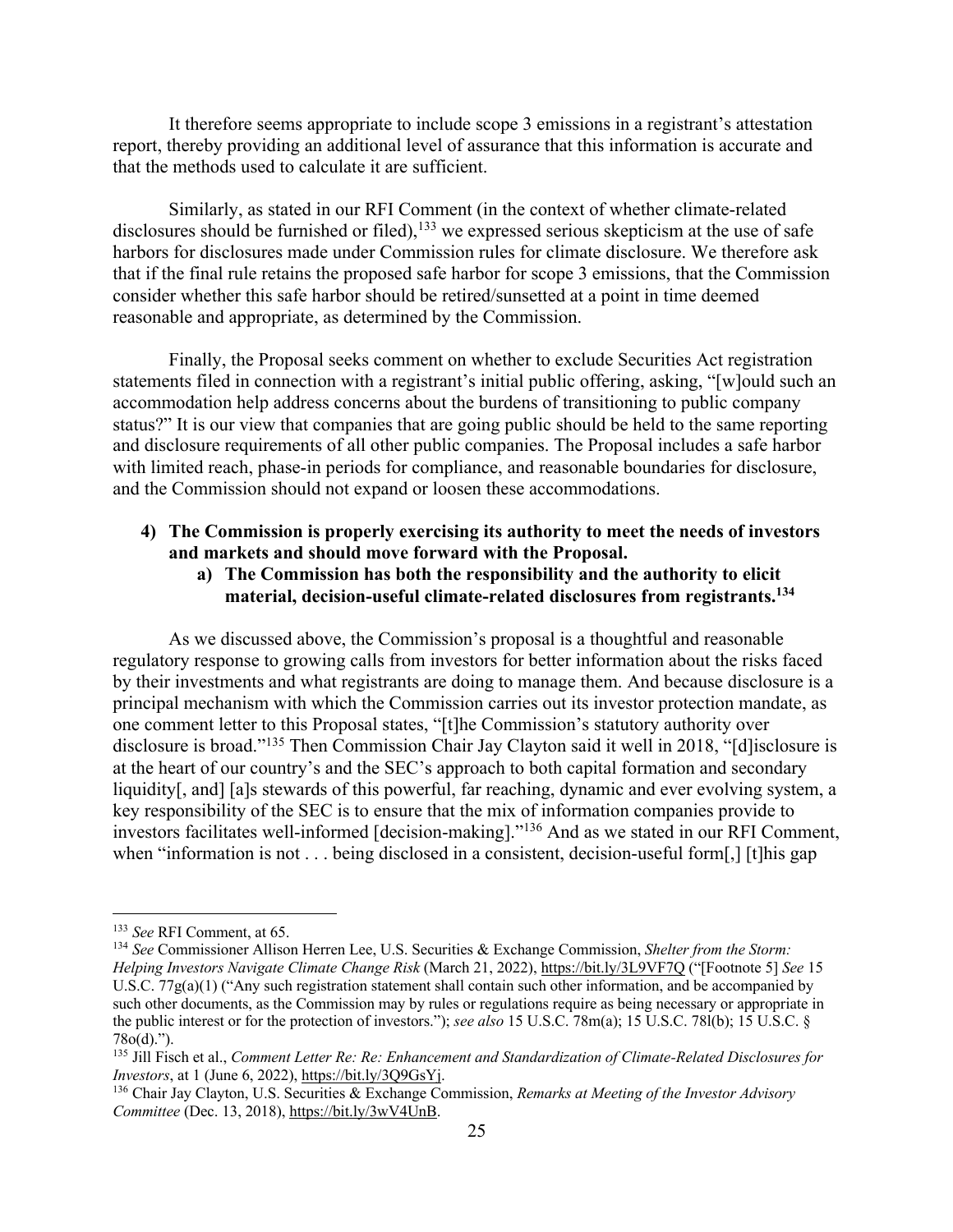between investor needs and company practices is precisely the sort of market failure that demands SEC intervention."<sup>137</sup>

The Commission has a long history of amending its disclosure rules to adapt to the evolving needs of investors and changing market conditions, and ample research supports this authority.138 Current Commission Chair Gary Gensler emphasized this history recently to the Commission's Investor Advisory Committee, observing that: "Over the generations, the SEC has stepped in whenever there has been a significant need for the disclosure of information relevant to investors' decisions. As technology and markets evolve, and with them the types of information relevant for investors' decisions, this agency often has updated our disclosure regimes in kind."139 Going further, he stated: "We did that in [the] 1960s when we added disclosure about risk factors. We did that in the 1970s when we first added environmental-related disclosures, which the Commission has elaborated upon over the decades. Recently, in the latest stage of this long tradition of disclosures, we put out a proposal concerning climate-related disclosures."<sup>140</sup>

Further support for the Commission's authority is provided in the above-cited comment letter which was submitted to this Proposal by 30 securities and corporate law professors, wherein the authors observed: "Relying on its delegated power, the Commission has in Regulations S-K and S-X built out a detailed disclosure regime aimed at protecting investors and the capital markets. As the economy and financial markets have grown in size and complexity, the Commission has continuously updated the disclosure framework."141 The letter also observed that this continual modernization of the Commission's disclosure rules has included both expanding and narrowing required disclosures.<sup>142</sup> Examples of expanded disclosure include required information on human capital, executive compensation, related-party transactions, and asset-backed securities.<sup>143</sup> Conversely, the Commission has limited registrants' required

<sup>137</sup> RFI Comment, at 25.

<sup>138</sup> *See, e.g.*, Cynthia Williams, *Letter to SEC Chair Gensler*, at 1 (June 11, 2021), https://bit.ly/3aSrsxR. (Referring to her article, *The Securities and Exchange Commission and Corporate Social Transparency*, 112 Harvard Law Review 1197-1311 (1999): "In undertaking that research, I sought to answer two questions: Does the Commission have the statutory authority to promulgate disclosure requirements concerning what we now call environmental, social, and governance ("ESG") data, in order to promote corporate social transparency, comparable to its well understood authority to enact disclosure requirements to promote corporate financial transparency? And if it has the authority to promote corporate social transparency, should it do so as a matter of well-informed, thoughtful policy? I answered both questions in the affirmative in this Article."); Alexandra Thornton and Tyler Gellasch, *The SEC Has Broad Authority To Require Climate and Other ESG Disclosures*, (June 10, 2021), https://ampr.gs/3xddmi2 ("The SEC has the ability and responsibility to require disclosures, including ESG-related disclosures, that would further its mission to protect investors; promote more fair, orderly, and efficient markets; promote capital formation; and protect the public interest."); *and* Jill Fisch et al., *Comment Letter Re: Re: Enhancement and Standardization of Climate-Related Disclosures for Investors*, at 6 – 10.

<sup>139</sup> Chair Gary Gensler, U.S. Securities & Exchange Commission, *Remarks Before the Investor Advisory Committee*, (June 9, 2022), https://bit.ly/3H9IROH. 140 *Id.*

<sup>141</sup> Jill Fisch et al., *Comment Letter Re: Re: Enhancement and Standardization of Climate-Related Disclosures for Investors*, at 7.

<sup>142</sup> *Id*.

<sup>143</sup> *Id*.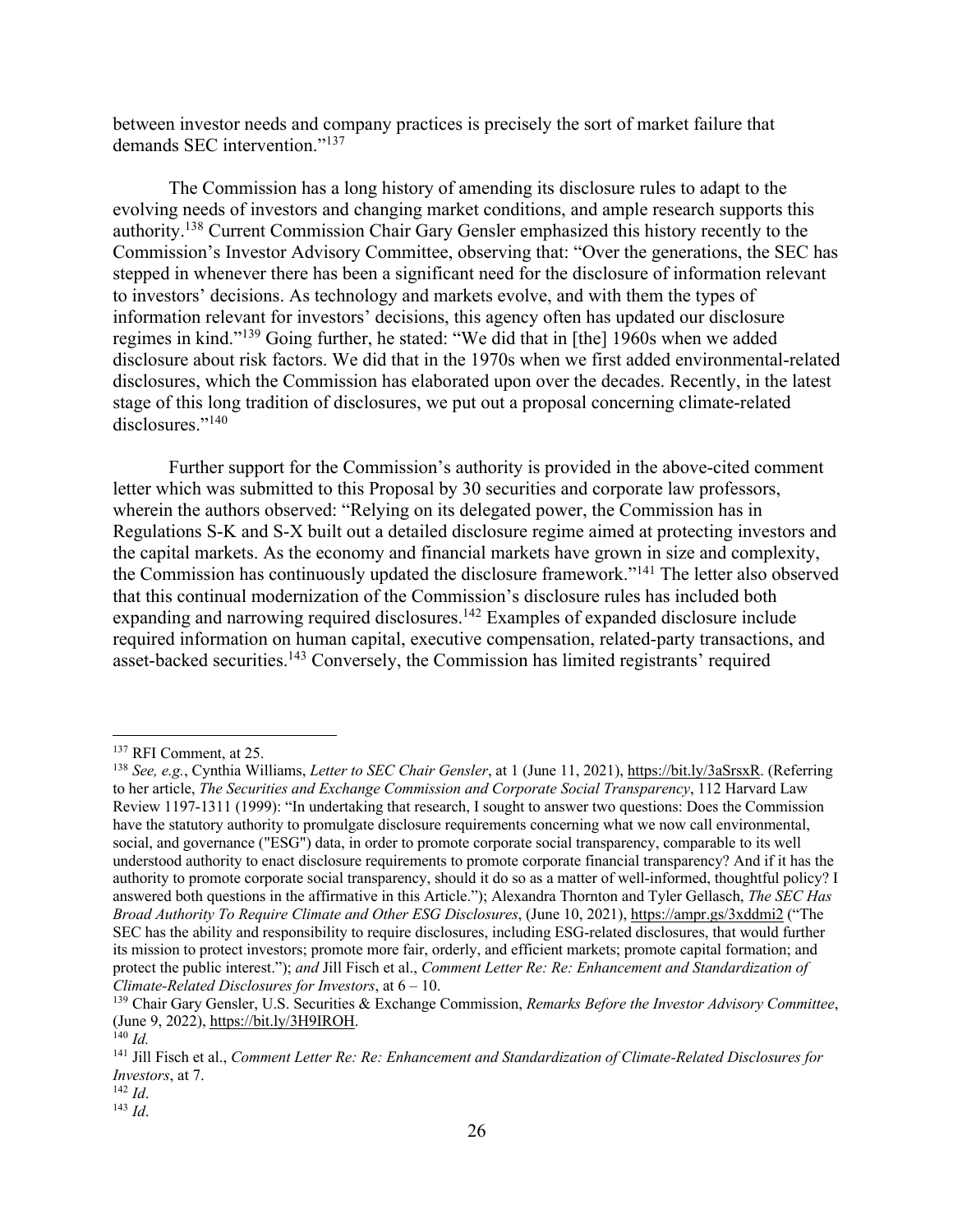disclosures about material contracts, determining that the benefits from those disclosures were outweighed by the costs.144

Keeping with that tradition, this Proposal is in direct response to changing market conditions and outmoded disclosure requirements. Indeed, the Proposal appropriately reflects the current level of demand for climate-related information, the need to repair deficiencies in the current voluntary and principles-based disclosure paradigm, and the need for a regulatory response to the overwhelming evidence that climate change presents acute and systemic risks for investors, registrants, and our capital markets. In doing so, the Commission squarely adheres to its statutory mandate to protect investors, maintain fair and efficient markets, and facilitate capital formation. Without the changes contemplated by the Proposal, deficient climate-related disclosures would continue to frustrate the Commission's responsibility and ability to do so.

Additionally, the Proposal's focus on materiality to guide climate-related risk disclosure brings the Proposed Amendments even further under the umbrella of Commission authority.<sup>145</sup> Mandating the disclosure of material climate-related information falls well within Commission authority, and much of the information that falls within the meaning of "climate-related" – whether related to physical and transition risks, risk management and corporate governance practices, or GHG emissions – is clearly material to the decisions investors make about how to allocate their capital, whether to buy, hold, or sell a particular security, and how to vote their proxies. In addition to informing investors directly, these disclosures also inform other stakeholders, including financial institutions, credit rating agencies, and financial regulators, in ways that are critically important to the fair and orderly operation of our markets.

It is also important to note, as we have stated previously and as many legal scholars have observed in articles and regulatory comments, the Commission's authority to establish disclosure requirements is not bound solely to that which is squarely financially material.<sup>146</sup> However, with this Proposal, the Commission has, in exceptional detail, explained and demonstrated that the contemplated climate-related disclosures are directly relevant to registrants' financial well-being, and thus, where the Proposal seeks to require disclosures about climate-related information because it can have an impact on public companies' financial performance or position, the Commission has taken a measured, and perhaps even circumspect, approach to this rulemaking.

### **b) The Proposal is not climate policy. Rather, it is a thoughtful and appropriate response to investor demands for decision-useful climate-related information.**

<sup>144</sup> *Id.* (*referencing* Cydney Posner, *SEC's Amendments to Simplify Disclosure for Public Companies*, Harvard Law School Forum on Corporate Governance (Apr. 9, 2019), https://bit.ly/3lSubtn.).

<sup>145</sup> *See* Proposing Release, at 1.

<sup>146</sup> *See* RFI Comment, at 20; *see also, e.g.,* Jill Fisch et al., *Comment Letter Re: Re: Enhancement and Standardization of Climate-Related Disclosures for Investors*, at 7; *and* Regenerative Crisis Response Committee, *Comment Letter Re: Public Input on Climate Change Disclosures*, at 3 (June 14, 2021), https://bit.ly/3mv4Zte ("In response to the SEC's recent efforts to mandate ESG disclosures, two inter-related questions have been raised with respect to the agency's authority: (1) are ESG disclosures material enough to require disclosure?; and (2) does the SEC have the statutory authority to mandate ESG disclosures (especially if these disclosures are not material)? These questions reflect a misunderstanding of the agency's mandate and statutory authority and are unfounded assertions with respect to the Commission's ability to require disclosures as it deems necessary to further its mission. Despite being formulated as two questions, the answer to both is the same: the SEC has the authority to require ESG disclosures, regardless of whether these disclosures are deemed 'material.'").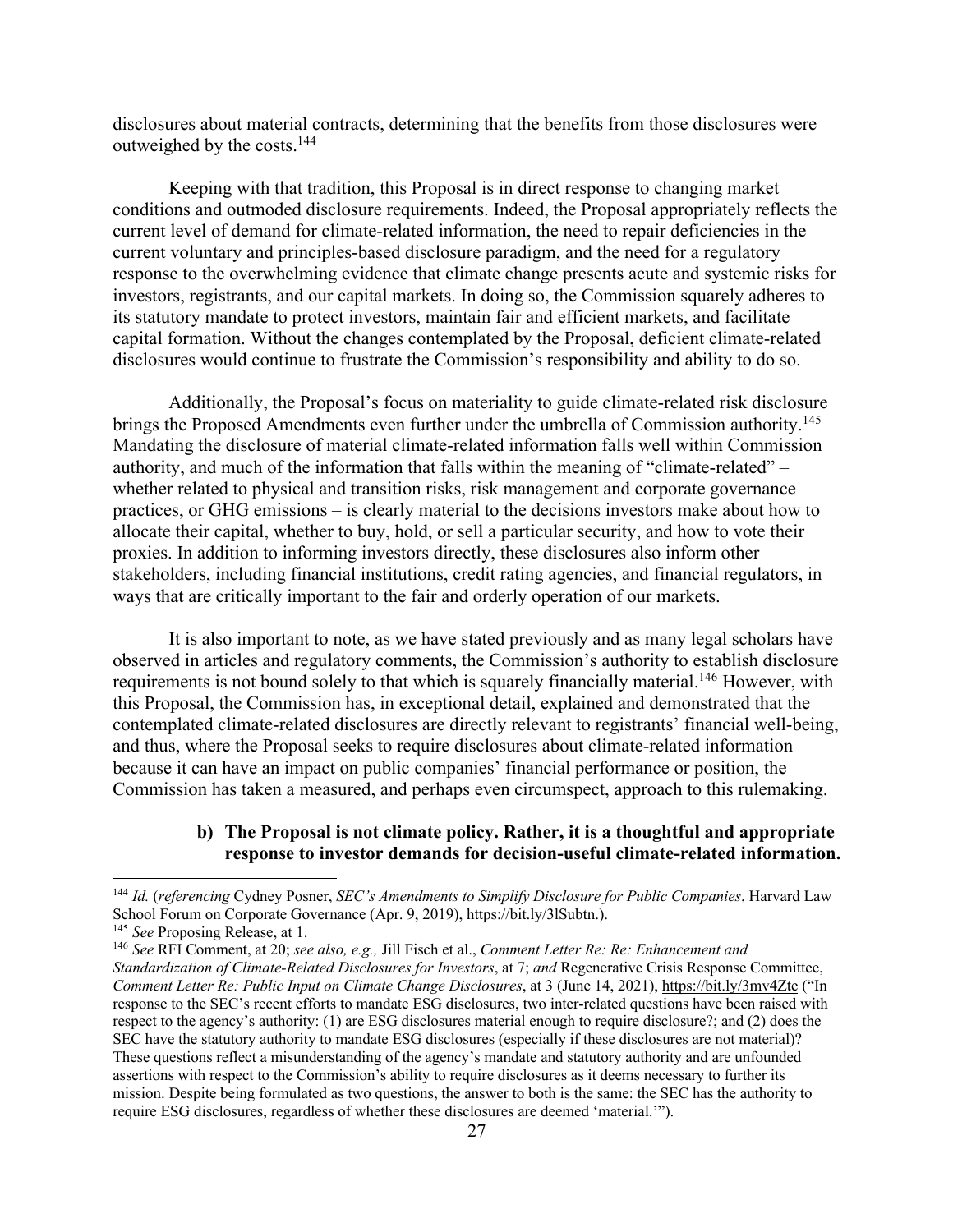In addition to discussing what the Proposal is, it is also important to discuss what it is not – the Proposal is not an imposition of climate policy by the Commission. On the contrary, the Proposal is agnostic to the politics of climate change. If finalized, the Proposal would not prohibit registrants from engaging in climate warming activities, it would simply require them to disclose to investors that they are engaged in those activities and in what ways they are engaged in them.147 The Proposal would also inform investors of registrants' activities to manage climaterelated risks, risks that may present a substantial threat to the global economy.<sup>148</sup> As such, the Proposal's contemplated disclosure requirements about registrants' GHG emissions are relevant and material for investors to understand how registrants are exposed to and contributing to climate-related risk, and it is therefore critical to well-informed decision-making that this information is publicly available, reliable, and consistent. This view is shared by BlackRock's Larry Fink, too, for whom the purpose of obtaining better climate-related information is not to save the planet, but rather is necessary to properly manage known financial risks in a wellinformed and meaningful way.149

So, while this Proposal would not require companies to change behavior as it relates to emissions released or environmental impacts, what it would do is to require registrants to provide information to investors and markets that will allow better-informed economic and noneconomic decision-making about these activities. For investors, this can mean whether to invest in companies that either are or are not actively managing climate-related risks or minimizing impacts to climate change.<sup>150</sup> And for markets, this can lead to more accurate valuations of registrants, better pricing of their equity shares and debts, and increased stability and liquidity.

In sum, the Proposal is not intended to meet the needs of non-investors or the "woke Left," as some critics have asserted, $151$  but rather is squarely focused on facilitating decisionrelevant material information from registrants about their financial risks and risk management strategies. Certainly, there are significant external environmental benefits that may result from

<sup>147</sup> *See* Jill Fisch et al., *Comment Letter Re: Enhancement and Standardization of Climate-Related Disclosures for Investors*, at 10 ("In line with the Commission's historical approach, the Proposal simply requires disclosure and does not seek to establish substantive operational requirements[.]").

<sup>148</sup> *See* Swiss Re, *World economy set to lose up to 18% GDP from climate change if no action taken, reveals Swiss Re Institute's stress-test analysis* (April 22, 2021), https://bit.ly/3NQxgGL ("Climate change poses the biggest longterm threat to the global economy. If no mitigating action is taken, global temperatures could rise by more than 3°C and the world economy could shrink by 18% in the next 30 years.").

<sup>149</sup> *See, e.g.*, Larry Fink, *2022 Letter to CEOs*. ("We focus on sustainability not because we're environmentalists, but because we are capitalists and fiduciaries to our clients. That requires understanding how companies are adjusting their businesses for the massive changes the economy is undergoing."); *See also* Andrew Ross Sorkin and Michael J. de la Merced, *It's Not 'Woke' for Businesses to Think Beyond Profit, BlackRock Chief Says*, New York Times (January 17, 2022), https://nyti.ms/3wMv6lp.

<sup>150</sup> *See, e.g.,* Adam Fleck, CFA, and Kristoffer Inton, *Professor Damodaran's Latest ESG Takedown Overlooks One Important Group of Investors* (April 1, 2022), https://bit.ly/39FwBc4. ("Understanding financially material risks that consumer choices, increasing regulation, and scrutiny of management governance practices have on a company's future cash flows is a prudent part of a holistic investment decision, not a foolish endeavor meant to "do good" or bilk clients.")

<sup>151</sup> *See* Minority Press Release, U.S. Senate Committee on Banking, House, and Urban Affairs, *Toomey Presses SEC on New Climate Enforcement Task Force* (March 25, 2021), https://bit.ly/3m86e1v.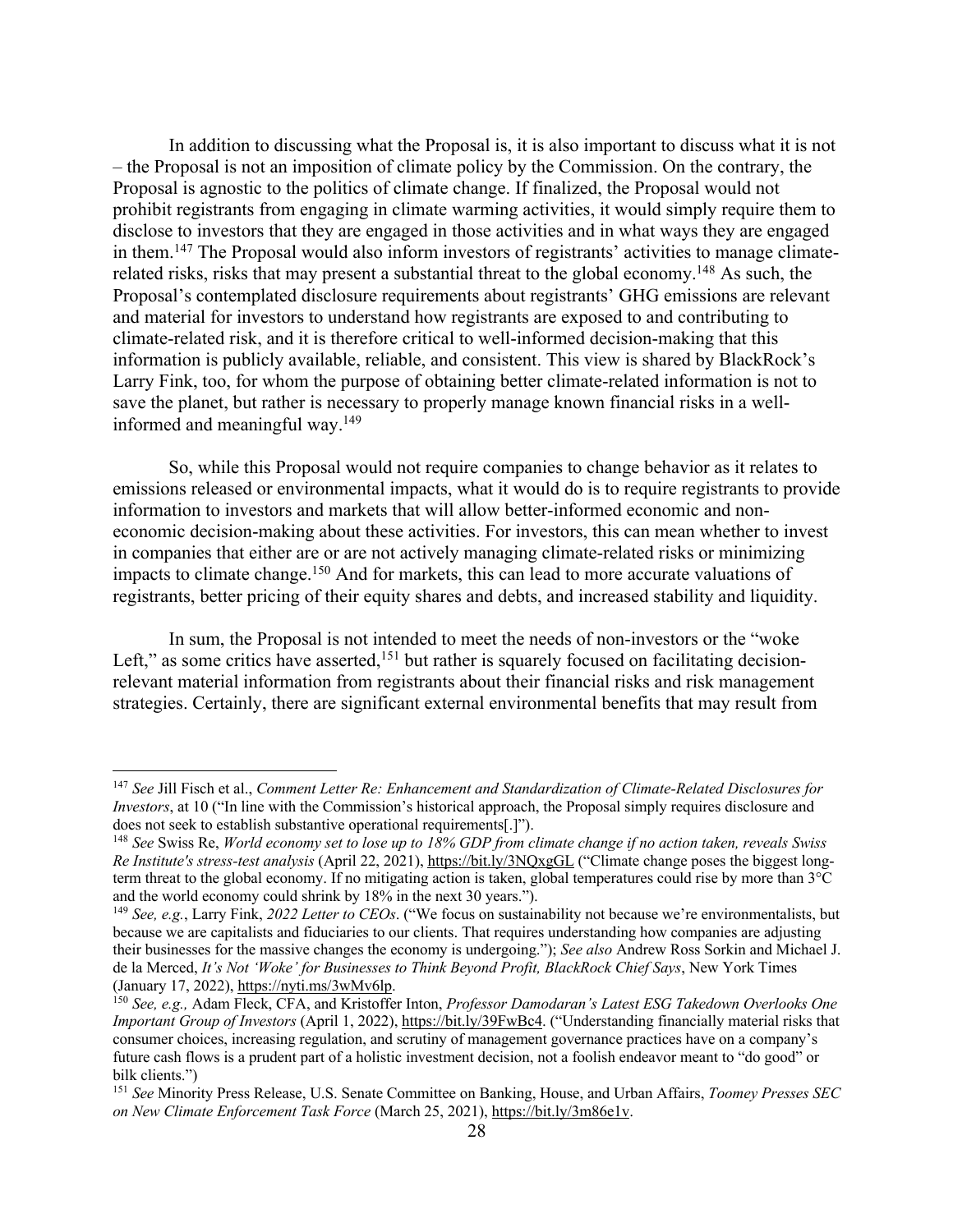this Proposal,152 but they are neither the drivers nor bases for it. In the 2021 report, *Mandating Disclosure of Climate-related Financial Risk*, the authors effectively explained this point, stating: "Disclosure is essential for allowing investors to make accurate valuations of corporations, which in turn supports efficient allocation of capital across industries and individual corporations. . . . When companies properly disclose their risks, investors can reduce their own uncertainty and stabilize the economy by diversifying their portfolios."153

#### **5) Conclusion**

In our RFI Comment, we made clear our view that in drafting any regulations to mandate climate and other ESG-related disclosures, the Commission would need to use all the tools available to it to ensure the disclosures are complete, accurate, and fairly presented. Our perspective, and one that is shared with many of the Commission's stakeholders, is that the reliability of disclosures should be the principal driver of where and how the Commission decides climate-related disclosures should be made, whether those disclosures are filed or furnished, and what level of assurance, if any, will apply to them. We believe the Commission has thoughtfully responded to this call and has put forth a commendable and sensible proposal. Indeed, the Commission's responsibility to amend its rules such that registrants will provide adequate climate-related disclosures to the public is no easy task, but on the whole, we find the Proposed Amendments to be an exceptionally well-constructed framework to accomplish it, and we commend this incredibly important action.

The Proposed Amendments to Regulations S-X and S-K would provide investors with the climate-related information needed to better understand registrants' financial condition, to make prudent and informed investment decisions, and to understand registrants' potential impacts to our capital markets and their stability. Importantly, the proposed rules would not require or encourage investors to make certain investment decisions, nor would they require registrants to change their climate-related behaviors. Rather, the Proposal would merely require registrants to disclose information about activities and risks that are already occurring or are likely to occur due to ongoing activities of registrants.

Without adoption of the Proposed Amendments, investors would continue to remain hamstrung from fully considering or understanding the climate-related risks that may impact their investments. Without these amendments, investors would remain unable to accurately determine the costs that they are currently paying to incur these risks, and markets would remain unable to determine what those costs should be. In addition to these shortfalls, capital allocation would continue to be misguided, market efficiencies would continue to suffer, and systemic risks would continue to grow yet remain underappreciated and/or undetected.

Ultimately, without the adoption of the proposed rules, the Commission would continue to fall short of meeting the requirements set forth by our securities laws to protect investors, maintain fair, orderly, and efficient markets, and facilitate capital formation.

<sup>152</sup> Steven Mufson, *Cutting Air Pollution from Fossil Fuels Would Save 50,000 Lives a Year, Study Says*, Washington Post (May 16, 2022), https://wapo.st/3wxgSTX. 153 Madison Condon et al., *Mandating Disclosure of Climate-related Financial Risk*, at 30.